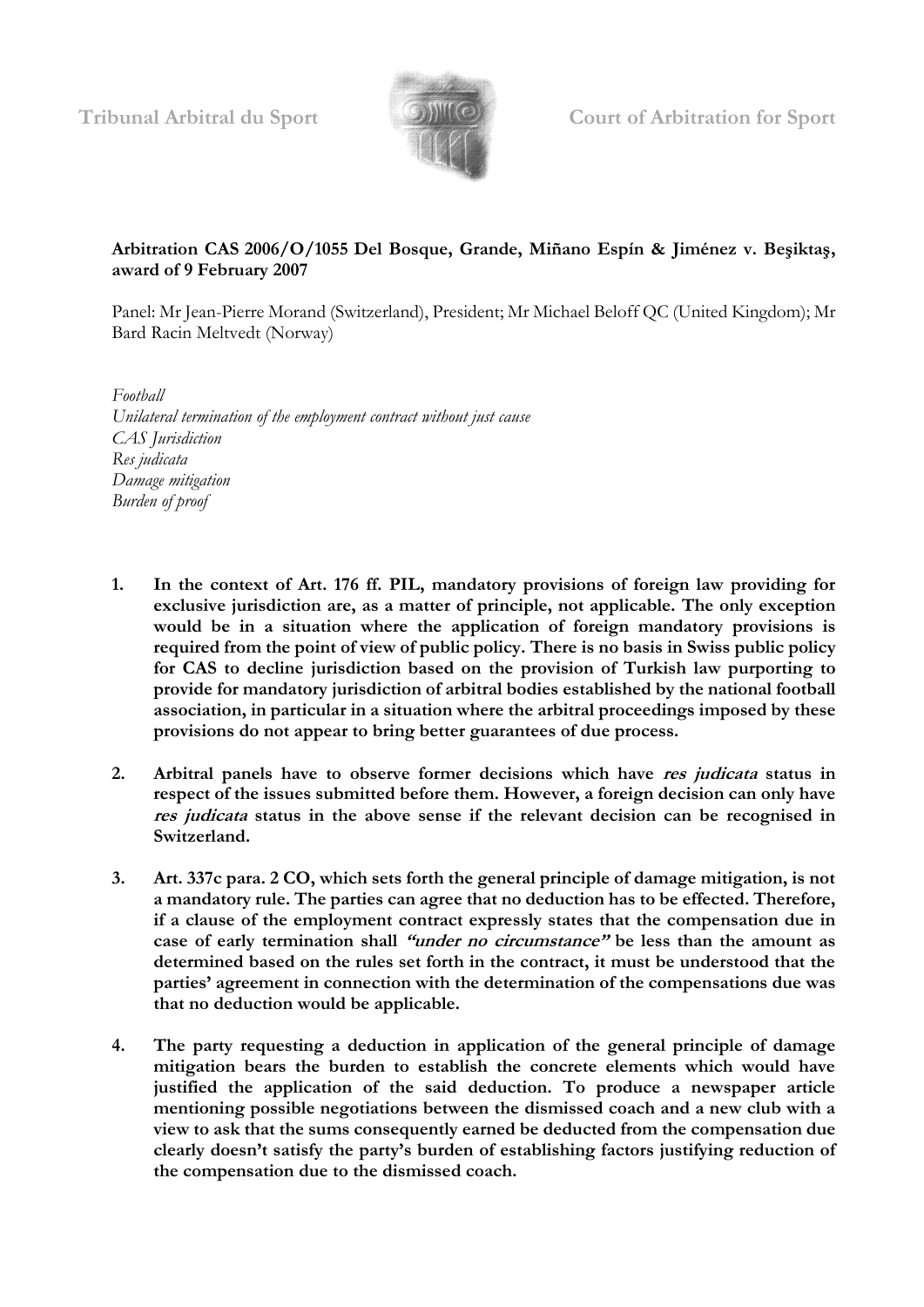Mr Vicente Del Bosque González, Mr Antonio Grande Cereijo and Mr Francisco Jiménez Martin, of Spanish nationality, are professional coaches of football teams. Mr Francisco Javier Miñano Espín, who is also of Spanish nationality, is a professional physical trainer of football teams. All Claimants are presently resident in Spain.

Beşiktaş Futbol Yatirimlari San. VE TİC. A.Ş. ("Beşiktaş" or "the Respondent") is a football club with its registered office in Istanbul, Turkey. It is a member of the Turkish Football Federation ("TFA"), itself affiliated to the Fédération Internationale de Football Association ("FIFA") since 1923.

# **The contracts signed between the parties on 6 June 2004 (the "Private Contracts")**

On 6 June 2004, Mr Vicente Del Bosque González entered a contract with the Respondent, which reads in pertinent parts:

## *"***DECLARE**

*That the Club and the Coach are interested in signing a contract for the football seasons 2004-2005 and 2005-2006, i.e from 6th June 2004 until 30th June 2006 and that the Club has an exclusive option to terminate the contract at the end of the first season.*

*Both parties fulfil the requirements and conditions to subscribe the present contract, and mutually agree to subscribe it under the following conditions.*

## **CONDITIONS**

**1.)** *The Coach agrees to serve the Club faithfully and diligently to the best of his ability as coach on a full time basis for the period herein stipulated. In carrying out his duties, the Coach shall be responsible to the Board of directors of the Club (hereinafter referred to as "the Board") and the President.*

**2.) DURATION** *- The contract will have a term of two seasons. It will be in force from 6th June 2004, until 30th June 2006. However, the Club has the exclusive option to terminate the contract at the end of the first season. In order to exercise this option, the Club must send a notification to the Coach's address in Turkey via notary by no later than 15th May 2005. If the club fails to do this, the contract will automatically expire on 30th June 2006. This contract is not subject to any try out period.*

## **3.) ECONOMICAL TERMS**

### *A) NET SALARY*

### **A1. For the season of 2004-2005**

*The Coach shall receive a yearly salary of net 1,750,000 Euro (One million and seven hundred and fifty thousand Euro).*

*The Coach shall receive his salary in the following instalments (…)*

### **A2. For the season of 2005-2006, if the club does not use its option to terminate the contract**

*The Coach shall receive a yearly salary of net 2,250,000 Euro (Two million and two hundred and fifty thousand Euro).*

*The Coach shall receive his salary in the following instalments (…)*

*The payments mentioned in A1, A2 above are net amounts and free of any taxes.*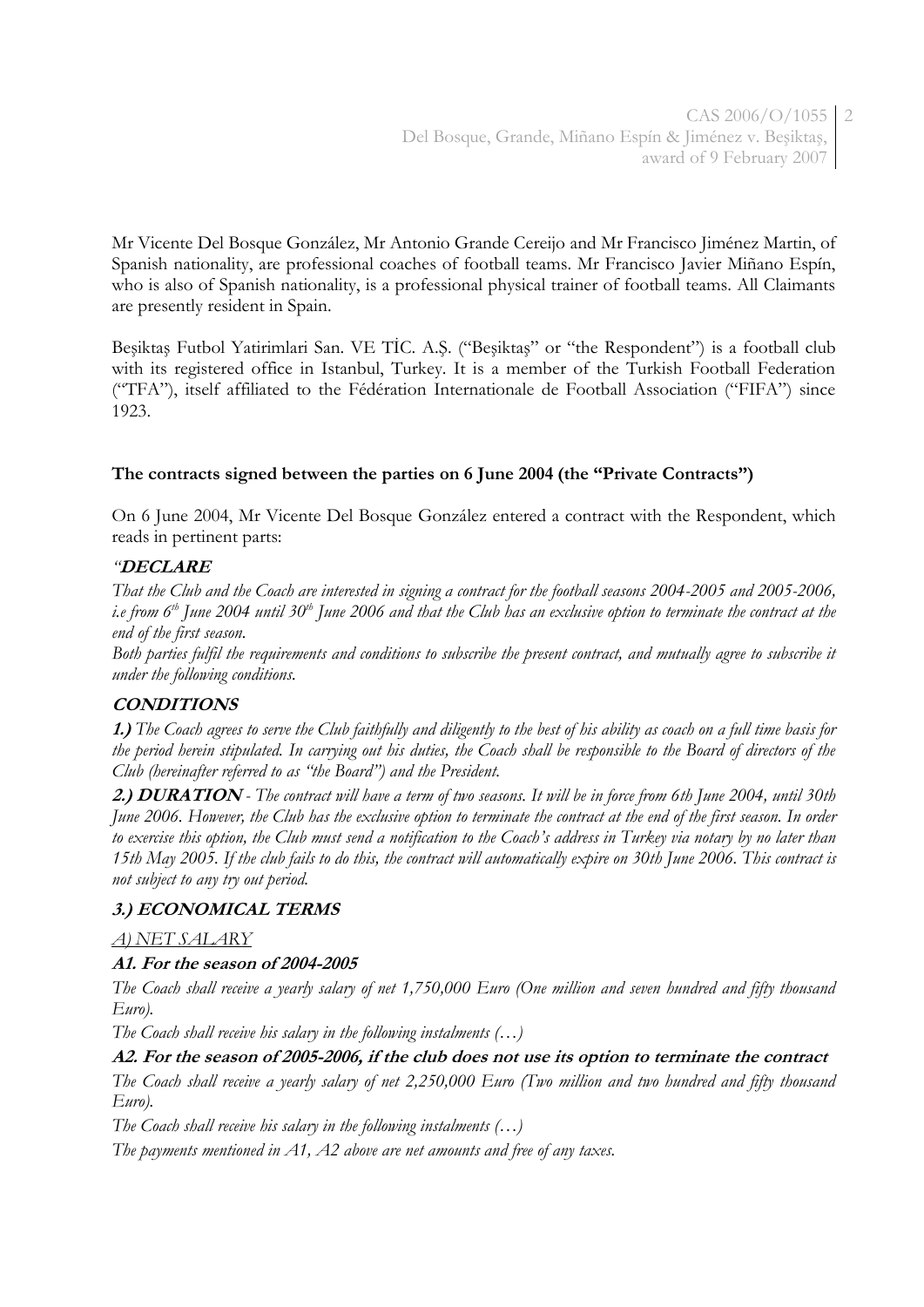## *B) BONUSES*

*The Club shall pay the Coach game net bonuses at a rate of 100%, established by the internal regulations of the club. The Coach shall receive the following special bonuses:* 

*Turkish League*

*- Winning the Championship of Turkey 300.000.- Euro net and free of any taxes*

*UEFA Cup*

*- Reaching the Semi Final 200.000.- Euro net and free of any taxes*

*- Reaching the Final 200.000.- Euro net and free of any taxes*

*- Winning the Final 300.000.- Euro net and free of any taxes*

*Champions' League*

*- Qualifying from the group stage 100.000.- Euro net and free of any taxes*

*- Reaching the Quarter Final 250.000.- Euro net and free of any taxes*

*- Reaching the Semi Final 500.000.- Euro net and free of any taxes*

*- Reaching the Final 1.000.000.- Euro net and free of any taxes*

*- Winning the Final 2.500.000.- Euro net and free of any taxes*

*(…)*

# *C) TAX MATTERS*

*As a consequence of the payments (salary and bonuses) being free of taxes according to this agreement, the Club shall gross up the amounts to be paid taken into consideration the tax residence of the Coach. In this sense:*

*C. 1) Considering the Spanish tax regulations, a tax rate of 45% shall be applicable to the net amounts fixed in paragraphs A) and B) to be paid during 2004. Consequently, the Club shall gross up the amounts stated in this agreement so that after deducting the tax rate of 45%, the net amounts fixed in paragraphs A) and B) are the result.*

*C. 2) The amounts fixed in paragraphs A) and B) to be paid during 2005 shall be calculated considering the tax regulations of Turkey, as the Coach will be considered as a tax resident of Turkey. Consequently, the Club shall gross up the amounts fixed in paragraphs A) and B) taken into consideration the tax rate stated in the applicable legislation in Turkey. The Coach will do his best efforts to be considered as tax resident in Turkey for the fiscal year 2005.*

*C. 3) The amounts fixed in paragraphs A) and B) to be paid during 2006 shall be calculated taken into consideration the tax rate of 45% as stated in the Spanish legislation. Consequently, the Club shall gross up the amounts fixed in paragraphs A) and B) taken into consideration the tax rate of 45% or the tax rate stated in the applicable legislation in Spain in 2006.*

*During 2004 and 2006, according to the Tax Treaty to avoid double taxation between Spain and Turkey, the Club shall withhold the non-residents tax and provide the Coach the documents certifying the withheld figure of this tax. As a consequence to the former the Club shall pay the Coach the net amounts agreed upon, plus the difference between the applicable Spanish tax rate (45%) and the tax rate applicable to the non-residents according to the Tax Treaty to avoid double taxation between Spain and Turkey.*

*Without prejudice to what is stated in this clause, the parties commit themselves to study other alternatives to structure and plan their respective tax obligations arising from this contract for a period of two (2) weeks from the date in which this contract is signed.*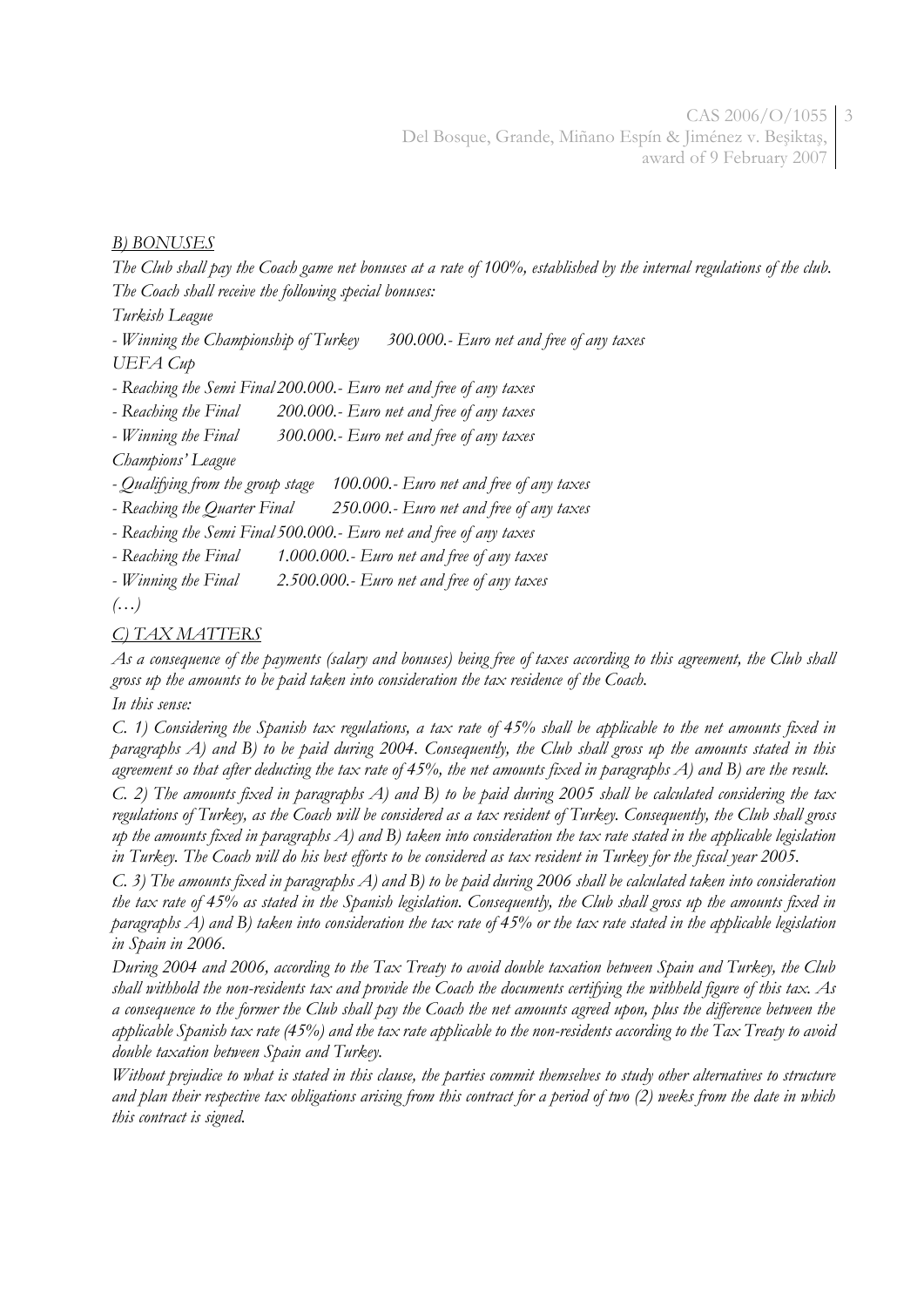## *D) LABOUR AND SOCIAL SECURITY MATTERS AND OTHER EXPENSES*

*The Club shall be the sole responsible party for complying with all the labour obligations arising from this agreement. Under no event will the Club withhold any labour amounts to be paid to the competent labour authorities in Turkey from the Coach's salary and/or bonuses.*

*In the same sense, the Club will be the sole responsible party for any other expenses to be paid arising from this agreement, such as those resulting from the professional condition of the Coach in relation with the National Federations in Turkey or the Turkish National League.*

*The club shall provide the coach and his family a medical insurance.*

# *E) OTHER BENEFITS*

*Appropriate housing: The Club shall provide the Coach during this contract a top level quality house. All the fixed expenses arising from the use of the house, such as insurance, taxes related to Real Estate and security, shall be paid by the Club.*

*Appropriate car: The Club shall provide the Coach during this contract a top level car. All the fixed expenses arising from the use of this car shall be paid by the Club, including insurances and maintenance costs.*

*4 return Business class flight tickets for the Coach and his family Istanbul - Madrid for each season.*

*Tuition fee of the school for the Coach's children.*

*A Turkish translator to Spanish shall be provided by the Club and shall pay all the expenses arising from this service.*

## *F) COMPENSATION*

*3.F1. If the Club decides to terminate this contract before the termination of its duration, the Club shall pay the Coach all the salaries and bonuses pending at the date of termination. Under no circumstance, the amount resulting from the anticipated termination of this contract shall be under the figure that results from subtracting from 4,000,000 Euro net, the amounts paid by the Club until the date of this hypothetical termination. The amount to be paid resulting from the anticipated termination shall be paid taken into consideration the tax residence of the Coach at the moment of termination.*

*F2. If the Club uses its option to terminate the contract for the second season no later than 15th May 2005, the Club shall not pay the coach's salary for the second season. In this case, with respect to the agreed upon quantities for the 2004 - 2005 sport season, the Club shall do a recalculation of the amounts paid from the month of January 2005 always*  with the supposition that in this event the Coach should be considered as a tax resident in Spain, therefore applying a *tax rate of a 45%.*

*F3. If the Coach resigns on his own reasons, he shall pay the outstanding salary for the period between the resigning date and the expiry date of the contract as a compensation to the Club.*

## *G) BANK GUARANTEE*

*As a guarantee for the complying of the aforementioned obligations, the Club must submit to the Coach an autonomic bank guarantee before the 1st of July 2004 and must be executable at first request issued by an international, prestigious, renown entity for the maximum amount of 1,000,000 euros with a period of validity from the 1st of July of 2004 to the 30 of June of 2005. (…)*

**6.)** *The Coach shall be subject to the rules, regulations and by-laws of the Turkish Football Association, the Turkish Football League or successors or alternates thereto or any other organization of which these bodies or the Club is a member.*

**7.)** *The Coach shall sign, each season, all the necessary documentation related to federative rights, federative card, and official agreement of the Turkish Football Association in order that the Turkish FA shall issue his license.*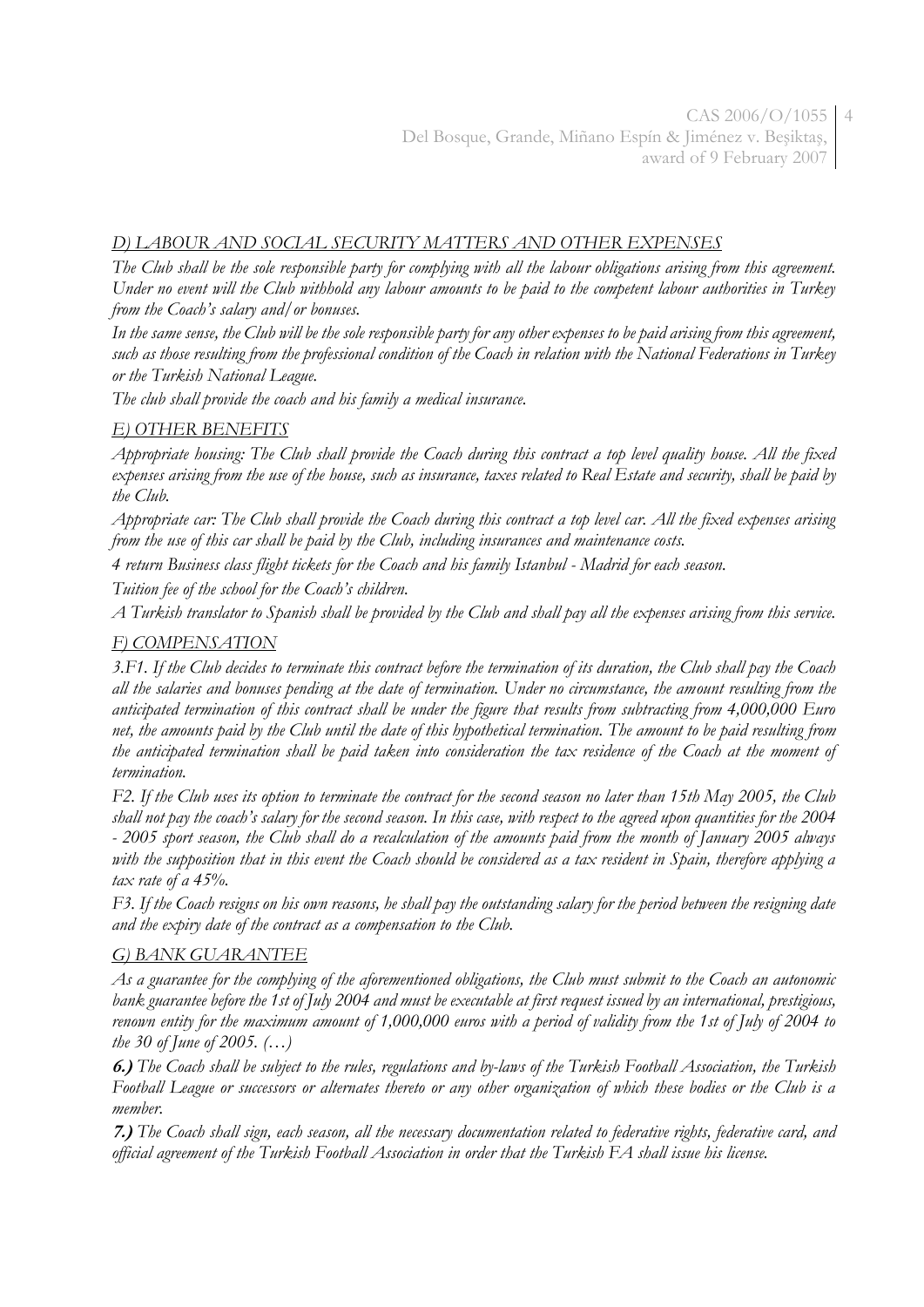**8.)** *Any disputes related to the actual contract should be submitted to the Court of Arbitration for Sports (CAS) in any cases of dispute/s, and will follow the Swiss legislation and the UEFA and FIFA regulations enforced at the time of any possible dispute. Both parties expressly renounce the submission of any dispute to any other governing body different from the CAS".*

On the same date and in parallel, each of the other Claimants also entered contracts with Respondent. These contracts have a content which is identical to the agreement with Mr Del Bosque, subject to the terms specific to each Claimant set forth below:

- The salary of Mr Antonio Grande Cereijo and Mr Francisco Javier Minano Espin for the seasons 2004-2005 and 2005-2006 amounts to EUR 260,000 net pro season. The salary of Mr Francisco Jiménez Martin amounts to EURO 130,000 net pro season.
- The bonus system is different.
- With regard to the other benefits, Mr Antonio Grande Cereijo is entitled to a high quality house and car.
- There is no bank guarantee.
- The minimum reference amount set forth in the second sentence of clause 3.F1 is EURO 520,000 in the case of Mr Antonio Grande Cereijo and of Mr Francisco Javier Minano Espin and EURO 260,000 in the case of Mr Francisco Jiménez Martin*.*

# **The contracts signed between the parties on 27 July 2004 (the "Single Type Contracts")**

On 27 July 2004, each Claimant signed another agreement with the Respondent. The said document, which is the standard contract form of the TFA, contains the description of each Claimant's respective position with Beşiktaş and of their personal details.

The main characteristics of the Single Type Contract can be summarised as follows:

- It is a fix-term agreement for two years, effective until 31 May 2006. There is no express indication in connection with the consequences or the conditions of an early termination of the contract by either party. In particular, there is no direct reference to the exclusive option of Beşiktaş to terminate the contract for the end of the 2004-2005 season.
- It confirms the terms of the Private Contracts dated 6 June 2004 as regards the net amount of the Claimants' remuneration, bonuses and other benefits. Nonetheless, no mention is made regarding the calculation of the net amounts. The amounts of the monthly instalments were specified in an attachment to the Single Type Contract.
- The Single Type Contracts does not expressly address issues relating to labour and social security matters, to permits, to holidays or to commercial rights, contrary to the Private Contract.
- There is no mention of a bank guarantee.
- It contains the following provisions (as translated into English by the Respondent):

*"We, who signed the contract collectively declare and admit that we read the whole subject and terms written on the next page; know the other terms of the Instruction for Technical Manager and Trainer; will perform all duties*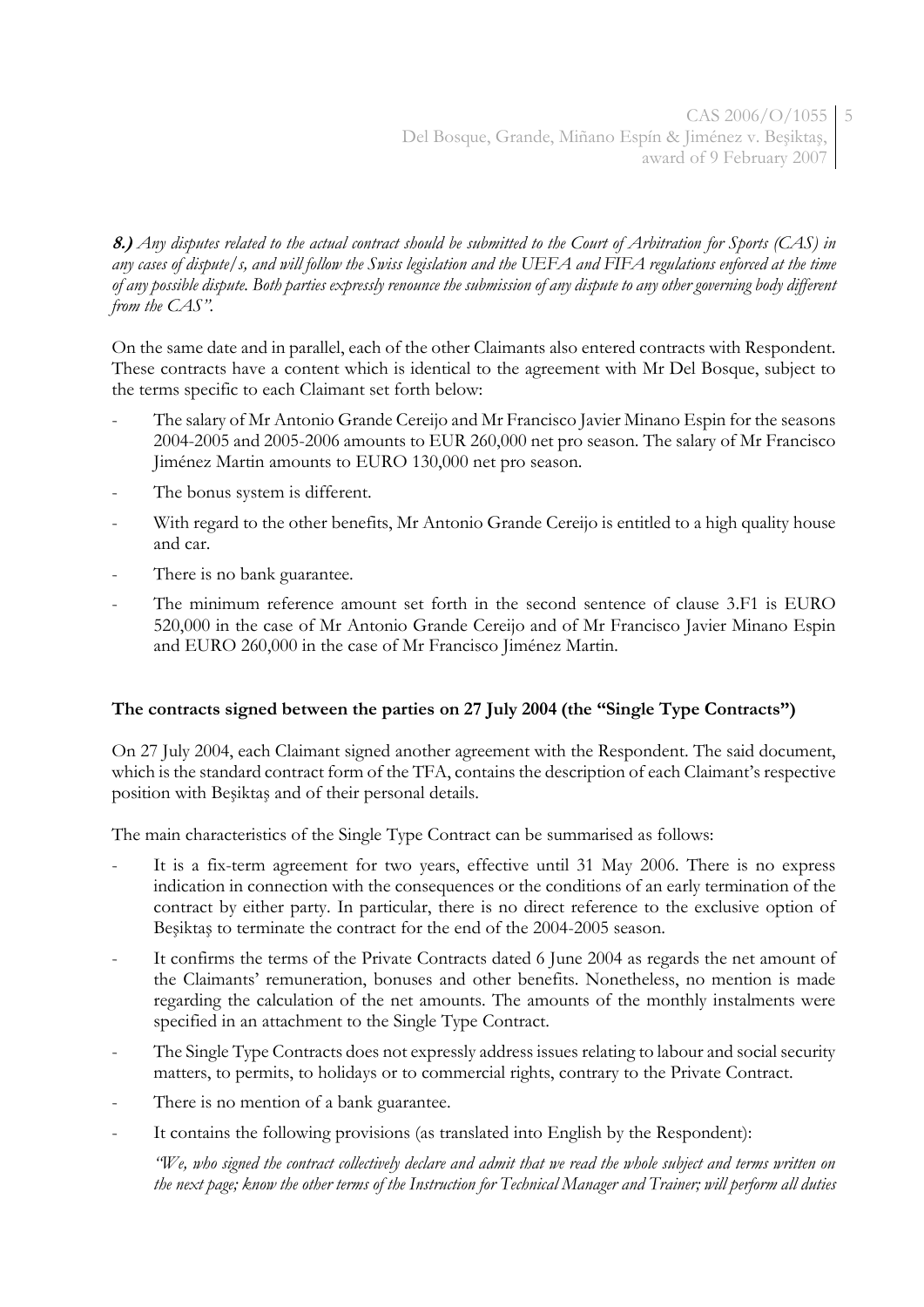*stipulated by Regulations; will comply with the Constitution, Rule and Regulations of Directorate of Football Federation of Turkey and the regulations to be in effect after executing this contract with all amendments to be made on Football Technical Manager and Trainer Instructions will be applied to us.* 

*In case of a conflict, the decision to be made by Federation shall be solved by Arbitration Board. (…)*

*a) This single type contract which is a part of contracts to be made between the Club Representative and Technical Staff is prepared based on the terms of Football Technical Manager and Trainer Instruction. (…)*

### *2. SPECIFIC TERMS*

*The Parties has declared as of 6/6/2004 that they executed a special contract in English arranging the rights and obligations arising from the contract made by and between the Technical Staff and the Club. This contract is in effect and valid with all legal consequences. If there is difference between the provisions of this contract and the special contract, the terms of the special contract will be held valid. Terms of the special contract is annexed (…)".*

On 4 August, 1 September and 14 October 2004, the TFA approved and registered without reservation the Single Type Contracts signed by the parties.

### **The claimants' activities**

Until 17 June 2004, the Claimants were living in Madrid, Spain, where they had their permanent home and where the centre of their vital interests was located. As a matter of fact, they all worked for the Real Madrid Football Club during season 1999/2000 to season 2002/2003. It is undisputed that during all those years, they carried out their work in Madrid, where they lived with their respective families.

On 17 June 2004, the Claimants moved from Spain to Turkey in order to provide their services as agreed with the Respondent.

On 27 January 2005, each Claimant received from the Respondent a letter stating the immediate termination of the employment contracts. No justification is given. The same day, the termination of the contracts as from 27 January 2005 was confirmed to the Claimants by a notary deed, which also does not mention any reasons for the termination.

The Respondent paid to the Claimants their net salaries from the month of July 2004 to the month of January 2005. The amounts paid as such take into account a gross up based on the Spanish tax rate of 45% ("the 45%-gross-up"). A 15% withholding tax was applied on the said gross amount.

At the date of the termination of the contracts, the net wages received by:

- Mr Vicente Del Bosque González amounted to EUR 750,000;
- Mr Antonio Grande Cereijo amounted to EUR 124,584;
- Mr Francisco Javier Miñano Espín amounted to EUR 124,584;
- Mr Francisco Jiménez Martin amounted to EUR 62,295.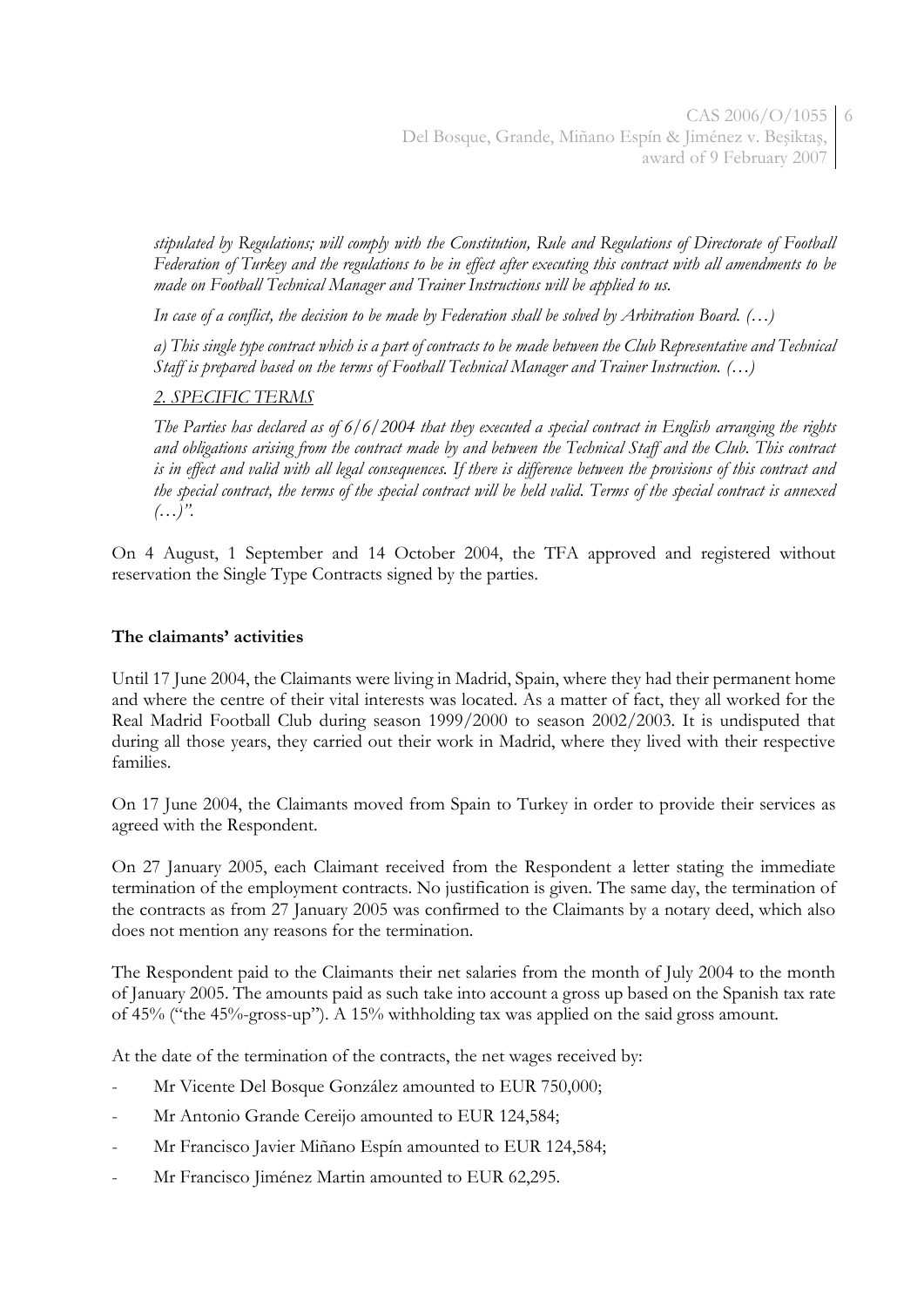On 14 April 2005, Mr Vicente Del Bosque González enforced the bank guarantee supplied to him by the Respondent. The guaranteed amount of EUR 1,000,000 was paid the next day.

### **Proceedings before the TFA and the FIFA**

#### *a) The conciliatory hearing before the TFA*

By notary deed dated 9 February 2005 and notified to both Beşiktaş and the TFA, each of the Claimants requested the Respondent (as translated into English by the Claimants):

"*to fully discharge and pay:*

- *1) The compensation contemplated for such event in clause 3.F.1 of the contract dated June 6, 2004 (…) and*
- *2) All the salaries and bonuses pending at the date of unilateral and without cause termination of the Contract dated June 6, 2004".*

In the same deed, each of the Claimants applied for the TFA to call a conciliatory hearing in the following terms (as translated into English by the Claimants):

*"(…) for the sole purpose of instituting a conciliation procedure pursuant to the Establishment and Duties of the Turkish Football Federation Law No.3813, (…) [the Claimants] hereby formally serve notice of breach of the Federative Contract dated July 27, 2004 by the Club, to the Board of Directors of the Turkish Football Federation, requesting such body to adopt with urgency, all the appropriate measures arising from such breach of the Federative Contract dated July 27, 2004 by the Club. (…)* 

*Without prejudice of the foregoing, [the Claimants] hereby request the Board of Directors of the Turkish Football Federation to institute a conciliation hearing exclusively in order to reach an amicable settlement of the present dispute in the interest of both parties.(…)* 

*In case no amicable settlement is possible in the present dispute (…), [the Claimants] expressly reiterate the retain of [their] right to bring a complaint for breach of the contract dated June 6, 2004 by the Club before the Federation Internationale de Football Association (FIFA) and/or the body of arbitration that have cognizance for any litigation arising from the Contract dated June 6, 2004 pursuant to clause 8 of the Contract dated June 6, 2004, in other words, the Court of Arbitration for Sport".*

A hearing was held on 1 April 2005 in the presence of all the parties. No settlement was reached.

### *b) The proceedings before the FIFA*

On 14 April 2005, the Claimants referred the case to the FIFA Players' Status Committee.

As regards Mr Francisco Javier Miñano Espín, FIFA confirmed on 20 May 2005 that the Players' Status Committee had no jurisdiction to deal with matters involving physical trainers.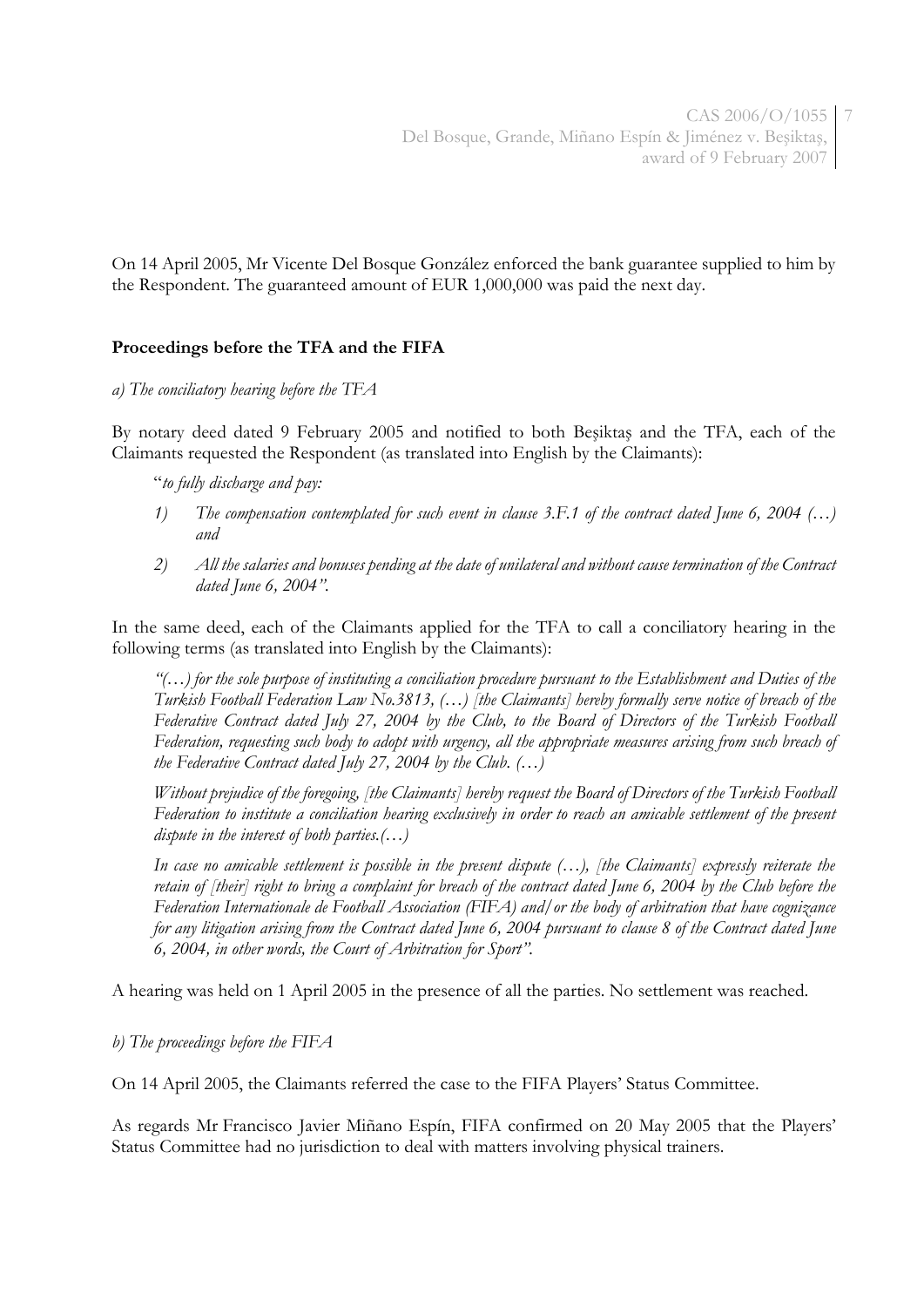Regarding Mr Vicente Del Bosque González, Mr Antonio Grande Cereijo and Mr Francisco Jiménez Martin, FIFA Players' Status Committee decided on 15 February 2006 *"that it is not competent to deal with the present affair and consequently, to abstain from taking a decision as to the substance in the matter at hand".*

In the reasons for its decision, the FIFA Players' Status Committee clarified that it in fact it considered that the CAS had jurisdiction based on clause 2 of the Single Type Contracts read together with clause G81 of the Private Contracts.

*c) The decisions of the TFA*

On 25 July 2005, the TFA informed FIFA that:

- by signing the contract dated 27 July 2004, the parties expressly agreed to *"concede to the exclusive jurisdiction of the TFA in case of any dispute arising therefrom or in connection therewith. The parties to the dispute have further acknowledged that the Arbitration Committee under the TFA shall have exclusive jurisdiction to finally settle the dispute should any of the parties appeal against the decision of the TFA, as provided by the Employment Agreement".* Moreover, and according to the TFA, its exclusive jurisdiction with regard to disputes arising from such Single Type Contracts is also given by the law No 3813 "*about the establishment and assignments of Turkish football federation".*
- On 21 July 2005, based on the foregoing and on the request filed by the Claimants in their letter dated 9 February 2005, which the TFA interpreted as an implied submission to arbitration, the Board of Directors of the TFA examined and decided the dispute.

On 29 August 2005, the content of the decisions issued by the Board of Directors of the TFA on 21 July 2005 were communicated to the Claimants. The Board of Directors found that Beşiktaş had breached the employment contracts and that Mr Vicente Del Bosque González was entitled to EUR 738,098, Mr Antonio Grande Cereijo to EUR 93,169, Mr Francisco Javier Miñano Espín to EUR 93,169 and Mr Francisco Jiménez Martin to EUR 22,007.

In an allegedly timely manner, the Respondent initiated proceedings before the Turkish Football Federation Arbitral Tribunal and challenged the decision of the Board of Directors of the TFA regarding the compensation granted to Mr Vicente Del Bosque González.

It is undisputed that Mr Vicente Del Bosque González was not represented and did not take part in the proceedings before the Turkish Football Federation Arbitral Tribunal.

No appeal was filed with the said Arbitral Tribunal in connection with the decisions of the Board of Directors regarding the other Claimants.

On 5 January 2006, the Turkish Football Federation Arbitral Tribunal passed the following decision (as translated into English by the Respondent):

*"In view of the foregoing reasons, it has been unilaterally resolved:*

*a) To entertain the application filed by Besiktas A.S. and that Besiktas A.S. owes no further debts to Vicente Del Bosque Gonzales, the Technical Director; to partially diverse the resolution passed by TFF*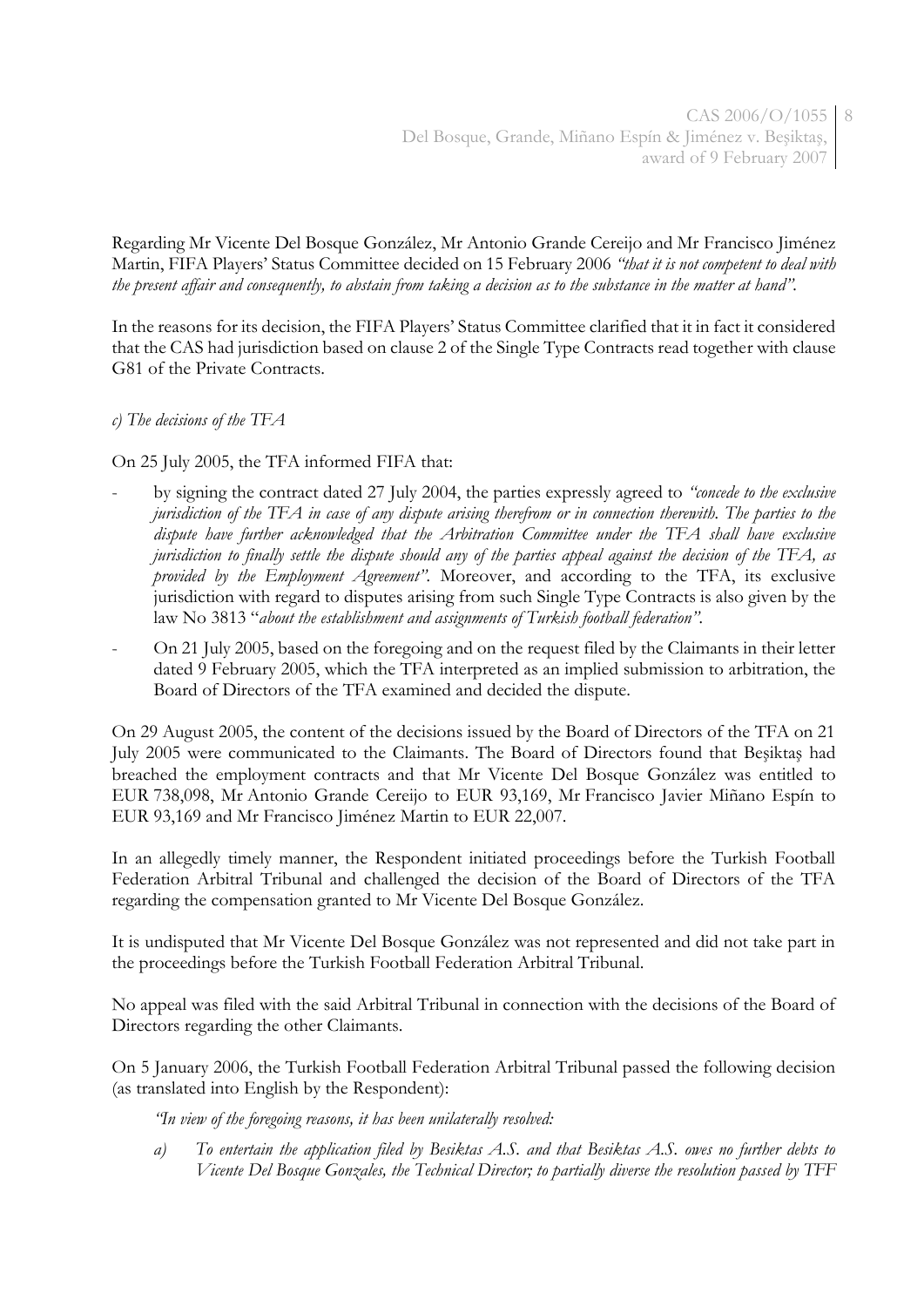*Board of Directors wherein the Board does not consider EURO 1,000,000.-, the amount of the letter of guarantee liquidated as a performance of the payment obligations required to be performed by Besiktas A.S. and ruling Besiktas A.S. to pay EURO 728,098. ;*

*b) To authorize Besiktas A.S. to claim the reimbursement of the payments made in excess to Vicente Del Bosque Gonzales; (…).*

On 21 March 2006, the Claimants filed jointly a request for arbitration with the Court of Arbitration for Sport (the "CAS"). They submitted the following request for relief:

- *"A.- Upholds that the contracts executed between MR. VICENTE DEL BOSQUE GONZALEZ, MR. ANTONIO GRANDE CEREIJO, MR. FRANCISCO JAVIER MINANO ESPÍN AND MR. FRANCISCO JIMENEZ MARTIN and BESIKTAS FUTBOL YATIRIMLARI SAN VE TIC A.S. were unilaterally terminated without due cause by the Club.*
- *B.- Upholds the right of each of my clients to collect the amount established as indemnity in Clause 3.F.A of the aforementioned Contract in the event of unilateral termination without due cause by the Club.*
- *C.- Orders BESIKTAS FUTBOL YATIRIMLARI SAN VE TIC A.S. to pay:* 
	- *(i) To Mr. VICENTE DEL BOSQUE GONZALEZ, the sum of € 5,909,090.91; less the*   $\epsilon$  1,000,000 received following enforcement of the bank guarantee, giving a total of  $\epsilon$ *4,909,090.91.*
	- *(ii) To Mr. ANTONIO GRANDE CEREIJO, the sum of € 718,938.18.*
	- (*iii*) *To Mr.* FRANCISCO JAVIER MINANO ESPÍN, the sum of  $\epsilon$  718,938.18.
	- *(iv) To Mr. FRANCISCO JIMENEZ MARTIN, the sum of € 359,463.64.*
- *D.- Also orders BESIKTAS FUTBOL YATIRIMLARI SAN VE TIC A.S. to pay, as indemnification for late payment, the statutory amount of interest on the amounts stipulated in section C and D from January 27, 2005 (date of the termination of the contracts without cause) until such date as they are paid.*
- *E.- Also orders BESIKTAS FUTBOL YATIRIMLARI SAN VE TIC A.S. to pay all costs and expenses relating to the arbitration proceeding".*

On 13 April 2006, the Respondent submitted to CAS the following prayers for relief:

*"(…) the Respondent respectfully* 

*ASKS*

*The Court of Arbitration for Sport (CAS) as follows* 

*Primarily*

- *I. To declare that the Court of Arbitration for Sport (CAS) is not competent to deal with the present arbitration proceedings due its lack of jurisdiction.*
- *II. For the effect of the above, state that the Claimants shall be condemned to pay any and all costs of the present arbitration proceedings including, but not limited to the CAS administrative costs, the costs and fees of the arbitrators, the attorney fees, the eventual costs and expenses for witnesses and experts.*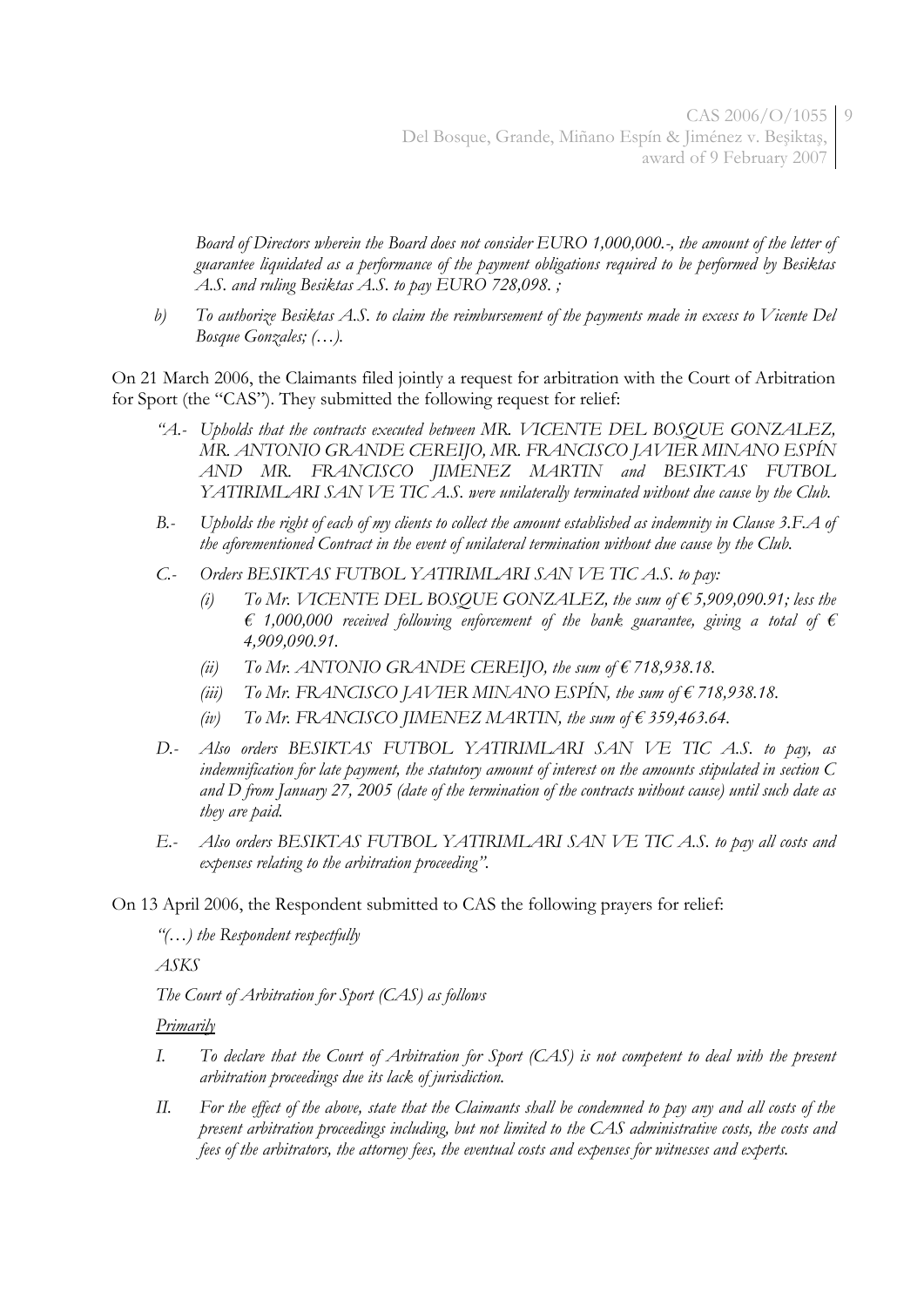*Only in the case that the above is rejected (counterclaim)*

- *I. To declare that the ''Request for Arbitration filed" by the Claimants is partially accepted as well as that the present "Counterclaim" filed by the Respondent against Mr. Vincente DEL BOSQUE GONZALES is fully accepted.*
- *II. For the effect of the above:*
	- *a. to condemn the Respondent to pay respectively in favour of Mr. Antonio GRANDE CEREIJO the total amount of EUR 93,169.00, in favour of Mr. Francisco Javier MINANO ESPÍN the total amount of EUR 93,169.00 and in favour of Mr. Francisco JIMENEZ MARTIN the total amount of EUR 22, 007.*
	- *b. to condemn Mr. Vincente DEL BOSQUE GONZALES to return the Respondent the total amount of EUR 261, 902.00.*
- *III. For the effect of the above, state that all costs of the present arbitration proceedings including, but not limited to, the CAS administrative costs, the costs and fees of the arbitrators, shall be borne by the Parties in equal shares as well as that each Party shall bear all its own legal expenses and other costs incurred in connection with the Present arbitration proceedings".*

A hearing was held on 31 October 2006 at the CAS headquarters in Lausanne.

### **LAW**

## **CAS Jurisdiction**

- 1. The basis of the jurisdiction of CAS is clause 8 of the Private Contracts, which provides that *"Any disputes related to the actual contract should be submitted to the Court of Arbitration for Sports (CAS) in any cases of dispute/s, and will follow the Swiss legislation and the UEFA and FIFA regulations enforced at the time of any possible dispute. Both parties expressly renounce the submission of any dispute to any other governing body different from the CAS".*
- 2. Despite this express arbitration clause, Respondent disputes the jurisdiction of the CAS.
- 3. The Respondent in particular submits that the arbitration clause set forth in the Single Type Contracts and providing that *"[i]n case of a conflict, the decision to be made by Federation shall be solved by Arbitration Board"* took precedence over the arbitration clause of the Private Contracts providing for jurisdiction of the CAS.
- 4. The Respondent argues that, by signing the Single Type Contracts, the parties amended the Private Contracts so as to confer exclusive jurisdiction upon the competent bodies of the TFA.
- 5. The Single Type Contracts include a provision addressing the relationship of the two successive contractual documents executed by the parties which reads as follows: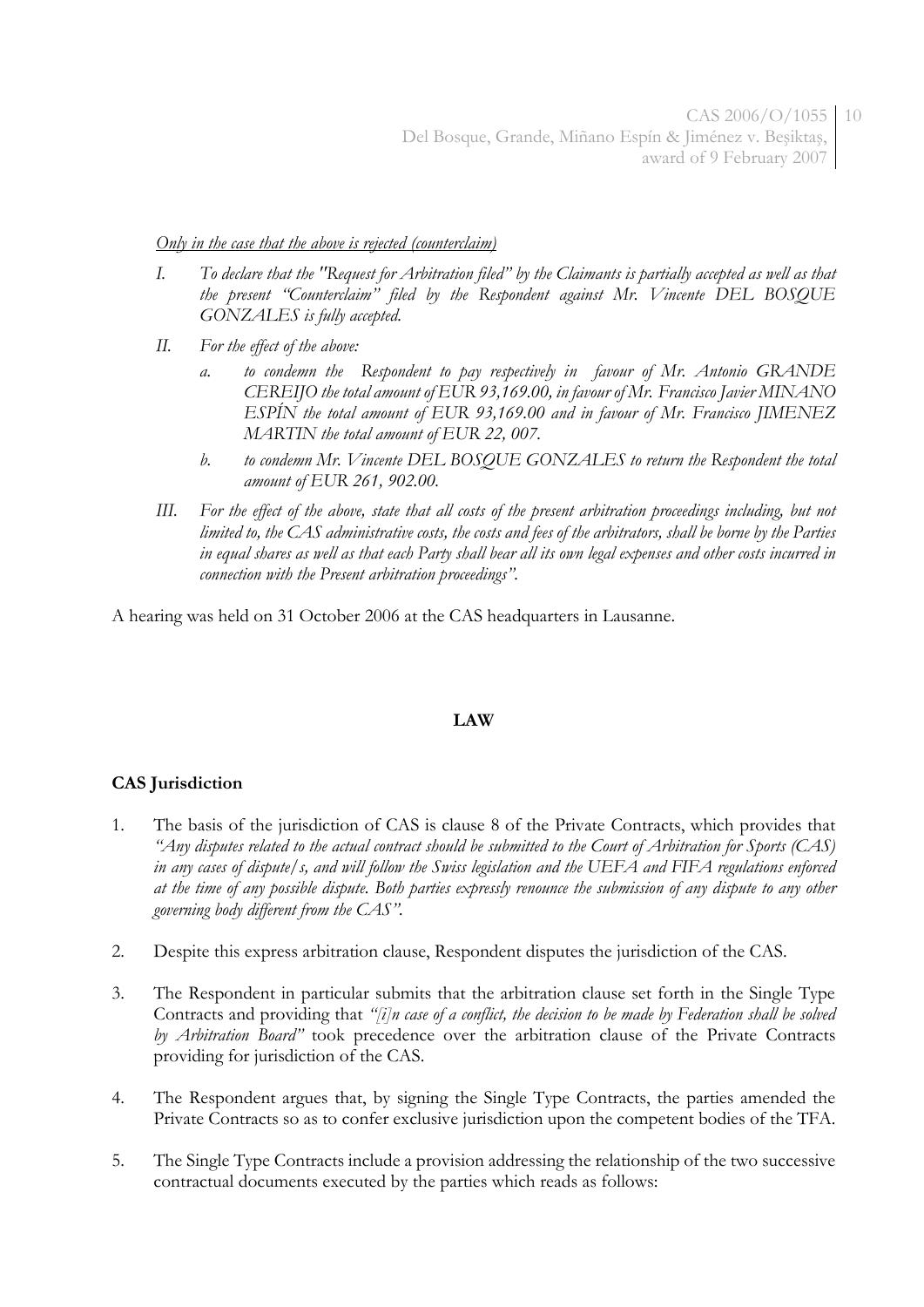*"[t]he Party has declared as of 6/6/2004 that they executed a special contract in English arranging the rights and obligations arising from the contract made by and between the Technical Staff and the Club. This contract is in effect and valid with all legal consequences. If there is difference between the provisions of this contract and the special contract, the terms of the special contract will be held valid. Terms of the special contract is annexed (…)".*

- 6. In view of the above, the Panel finds that the assumption that the parties would have had the intention to amend the content of the Private Contracts when they signed the Single Type Contracts is not only unsupported but in obvious contradiction with the intent clearly and expressly stated in the Single Type Contracts themselves.
- 7. Given the above, the facts, which the Arbitral Tribunal of the TFA regarded as relevant, namely that the Single Type Agreements are of a later date or that the jurisdiction clause is not crossed out, appear to be without relevance. The (later) Single Type Agreements themselves contain the rule giving precedence to the Private Contacts. Further, the existence of a precedence rule makes a precise physical suppression of provisions wholly unnecessary.
- 8. The Panel further finds that the submission to the conciliation procedure cannot in any way be interpreted as an implied submission to arbitration. On the contrary, in the notice dated 9 February 2005 addressed to the TFA, the Claimants insist on the fact that such is made for the sole purpose of conciliation and expressly reserve their right to file their claims in accordance with the arbitration clause set forth in the Private Contracts.
- 9. In conclusion, the Panel holds that its jurisdiction is established based on the arbitration clause set forth in the Private Contracts. Based on the express content of the Single Type Agreements, such clause prevails over the different solution provided for therein. Further, the submission to conciliation cannot be interpreted as an implied agreement to amend the existing agreement regarding arbitration, as arbitration in accordance with the Private Contracts Provisions is on the contrary expressly reserved in the submission.
- 10. The Panel further rejects the argument based on the fact that the arbitration clause of the Private Contracts could not be valid as it would be in contradiction with mandatory provisions of Turkish law. Allegedly, the exclusive competence of the jurisdictional bodies of the TFA would be established in the Law No 3813 *"about the establishment and assignments of Turkish football federation"*.
- 11. The argument raised concerns the arbitrability of the dispute in view of the existence of allegedly mandatory provisions of foreign law.
- 12. These arbitral proceedings are between parties with their domiciles, respectively their seat in foreign countries. They are accordingly subject to the provisions of Art. 176 ff. of the Swiss Federal Act on International Private Law (PIL).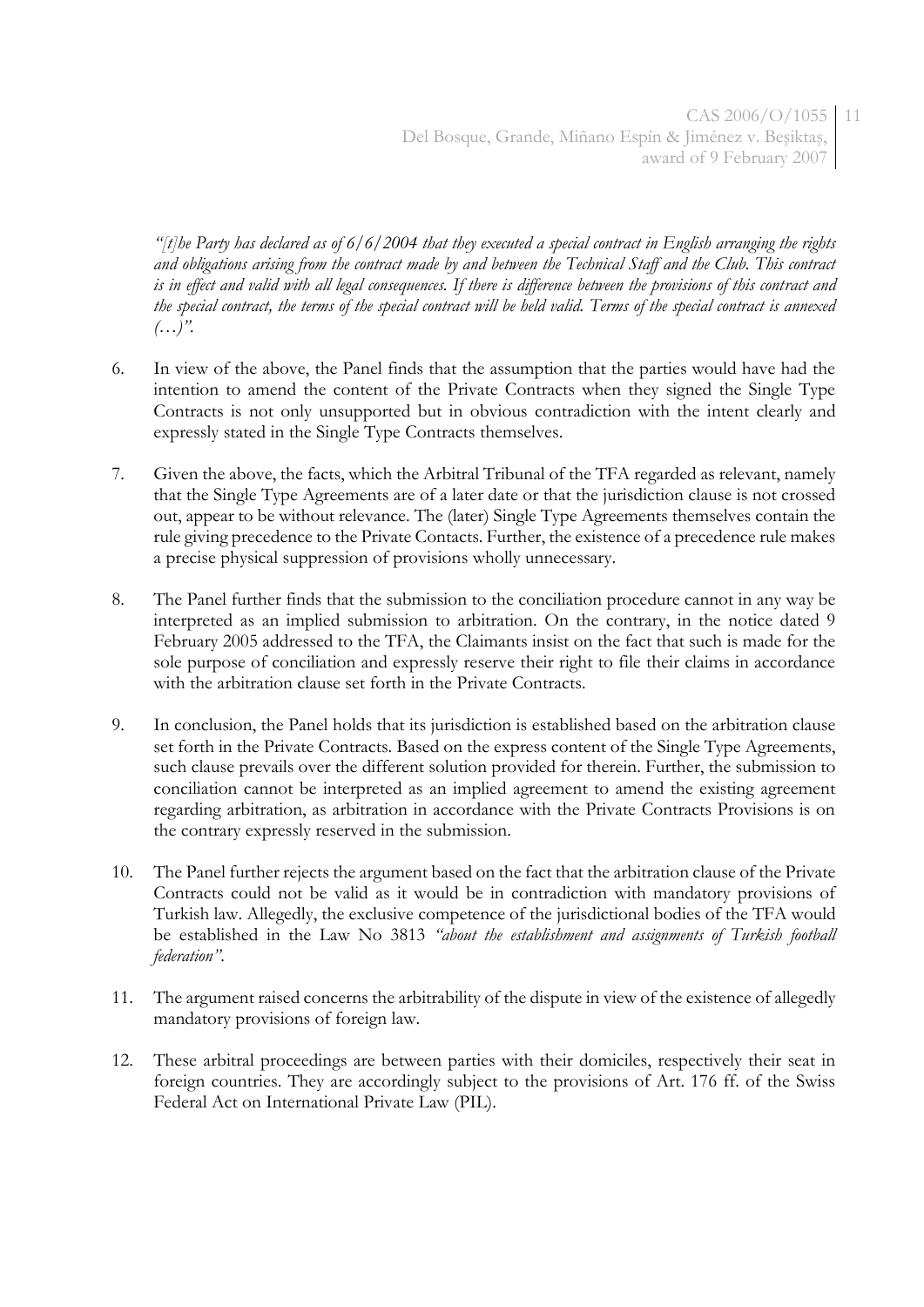- 13. Under PIL provision, the arbitrability of a dispute has to be assessed independently from the merits and specifically under Art. 177 PIL which provides that any claim of a patrimonial nature can be subject to arbitration.
- 14. In this context, mandatory provisions of foreign law providing for exclusive jurisdiction are, as a matter of principle, not applicable.
- 15. The only exception would be in a situation where the application of foreign mandatory provisions is required from the point of view of public policy. Reference is made in this respect to Art. 19 PIL which provides that a mandatory provision of another law than the one referred to in this Act may be taken into consideration, when interests that are legitimate and clearly preponderant according to the Swiss conception of law so require (Art. 19 para. 1 PIL, see DUTOIT B., Droit International Privé Suisse, Commentaire de la loi fédérale du 18 décembre 1987, Bâle 2005, p. 616).
- 16. The Panel observes first that the claims at stake are monetary claims and therefore are clearly of a patrimonial nature within the meaning of Art. 177 PIL.
- 17. Further, the application of the allegedly mandatory provisions reserving the exclusive jurisdiction of the jurisdictional bodies of the TFA does not raise an issue of public policy which could lead the Panel to decline jurisdiction.
- 18. First, the Panel notes that the text of the Law No 3813, the translation of which has been provided by the Respondent, does not even confirm the assertion that the alleged jurisdiction of the TFA jurisdictional bodies would be mandatory and could not be waived in favour of another jurisdictional solution. At the hearing, the Respondent indicated that the exclusive jurisdiction of the TFA judicial bodies only derived from constant domestic jurisprudence. The Respondent however did not produce any kind of authority to substantiate such allegation. Therefore, it is not established that the concerned provisions are indeed mandatory under Turkish law.
- 19. In any event, the Panel holds that, whether or not mandatory, the provisions at stake in this case, do not raise a relevant issue of public policy.
- 20. Indeed, these provisions do not even engage the jurisdiction of state courts but refer to arbitration by bodies established by the TFA – to which one of the parties is affiliated – i.e. in effect a process of arbitral or quasi-arbitral nature.
- 21. Assuming that the Board of Directors of the TFA and/or the Arbitral Tribunal of the TFA can be considered as having the necessary independence from the parties to be considered as a true arbitration body, which is put in doubt in the FIFA decision and is obviously not the case for the Board of Directors, the very fact that the law provides for an arbitral or similar process confirms in any event that the submission of the disputes at stake to arbitration does not constitute per se an issue of public policy under even Turkish law.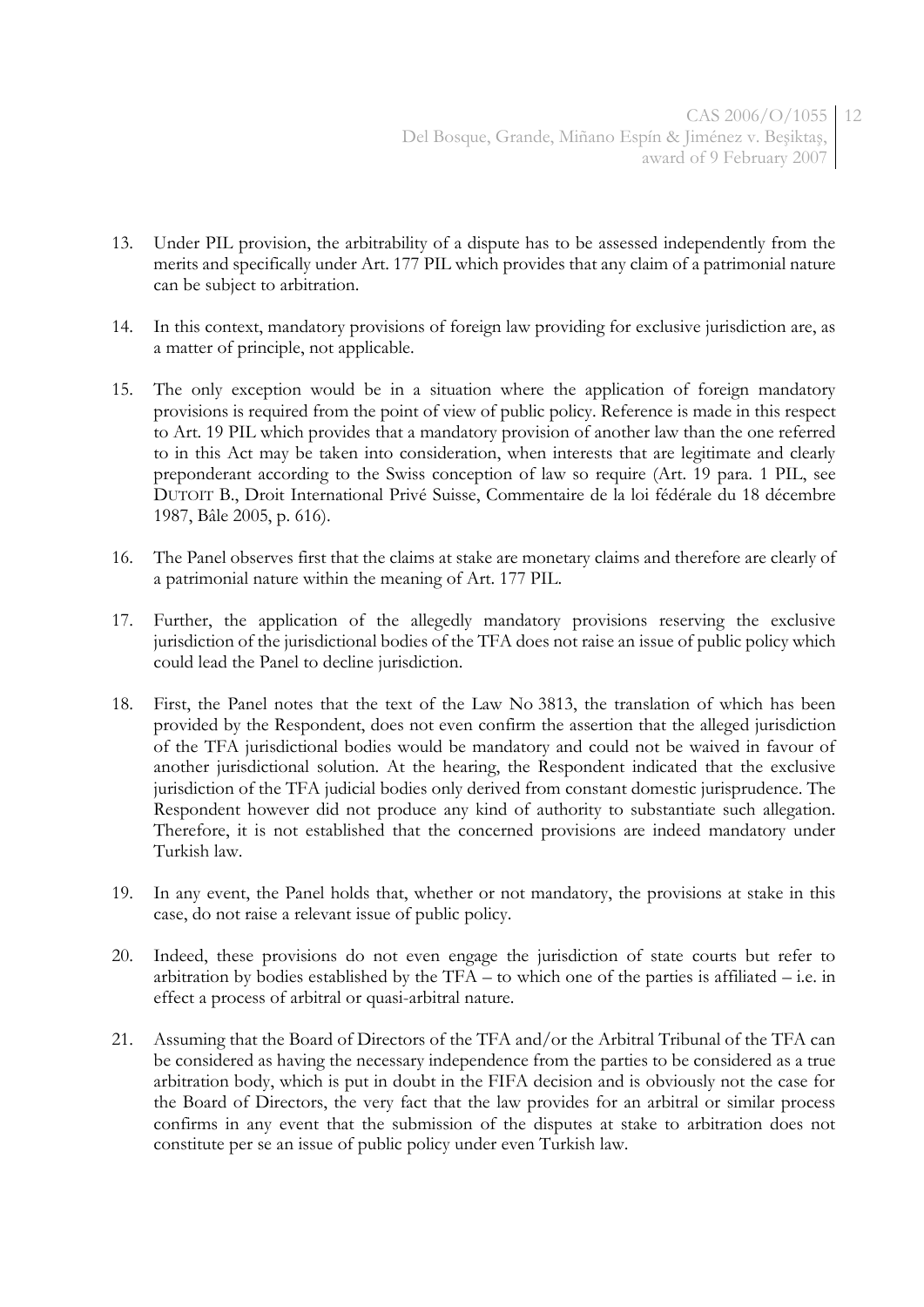- 22. The Panel sees no basis in Swiss public policy to decline jurisdiction based on the provision of Turkish law purporting to provide for mandatory jurisdiction of the arbitral bodies established by TFA, in particular in a situation where the arbitral proceedings imposed by these provisions do not appear to bring better guarantees of due process.
- 23. In view of the above, the Panel holds that its own jurisdiction based on the arbitration clause set forth in the Private Contracts has to be affirmed.

### **Res Judicata**

- 24. Based on the existence of the decisions issued by the TFA bodies, the Respondent raises the argument of *res judicata*.
- 25. It is correct that arbitral panels have to observe former decisions which have *res judicata* status in respect of the issues submitted before them (ATF 128 III 181).
- 26. However, a foreign decision can only have *res judicata* status in the above sense if the relevant decision can be recognised in Switzerland (ATF 124 III 83).
- 27. In respect to arbitral awards, the relevant text relating to the recognition of foreign arbitral awards is the United Nations Convention on the Recognition and Enforcement of Foreign Arbitral Awards of 10 June 1958 (the "New York Convention") to which both Turkey and Switzerland are parties.
- 28. A fundamental condition for the recognition of an arbitral award is the fact that there was a proper agreement to arbitrate establishing the jurisdiction of the arbitration body which issued the decision.
- 29. As explained above in the discussion regarding jurisdiction, there is no such basis here. When properly construed, the provisions of the Single Type Agreements in fact confirm the prevalence of the provisions of the Private Contracts and therefore of the CAS arbitration clause.
- 30. Consequently, the jurisdiction of the TFA bodies does not have a basis in an existing arbitration agreement and *a fortiori* not one which could satisfy the requirements set forth in the New York Convention.
- 31. Given the above, the Panel notes that it is unnecessary to further examine whether the conditions related to proper notification and conduct of the proceedings were fulfilled. The Panel notes however that in the FIFA Decision serious issues were raised in that respect.
- 32. As a final comment, the Panel further observes that the proceedings before the Arbitral Tribunal involved only Mr Del Bosque but not the other Claimants. That would have raised another question in connection with the issue of *res judicata* if there was any *prima facie* justification for application of the doctrine. Indeed, it is clear that only the decision of the Arbitral Tribunal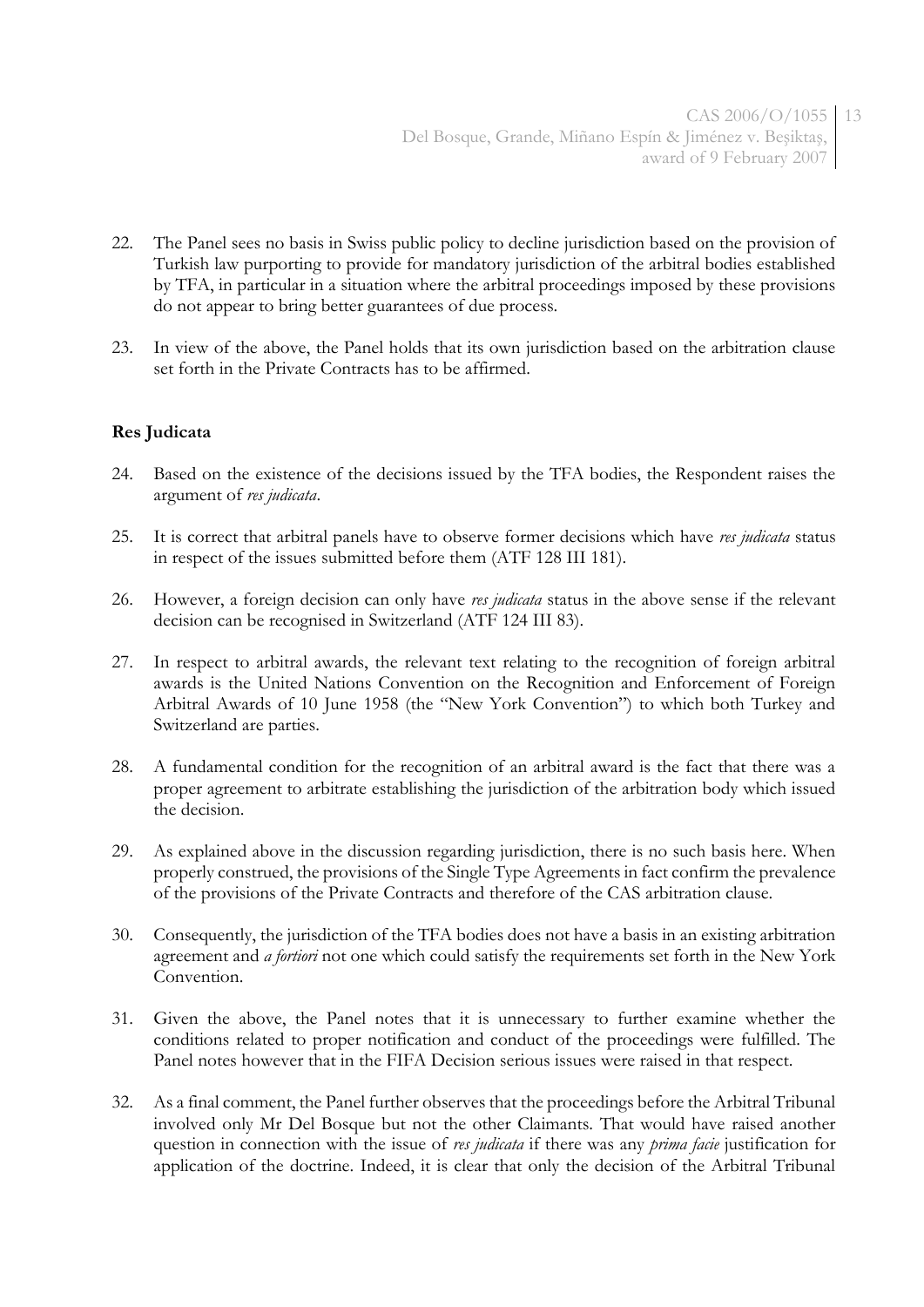could possibly qualify as a true arbitral award. The Board of Directors of the TFA obviously lacks the necessary independence to qualify as an arbitral court issuing awards representing true arbitral awards. For that reason also, no issue of *res judicata* could technically be raised in respect of the decisions concerning all Claimants but Mr Del Bosque.

## **Law Applicable to the Merits**

- 33. Art. R45 of the Code of Sports-related Arbitration (the "Code") provides *"The Panel shall decide the dispute according to the rules of law chosen by the parties or, in the absence of such a choice, according to Swiss law. The parties may authorize the Panel to decide ex aequo et bono"*.
- 34. Pursuant to clause 8 of the Private Contracts, the rules of law chosen by the parties are *"the Swiss legislation and the UEFA and FIFA regulations enforced at the time of any possible dispute".*

### **The Merits**

- *A. Termination without cause*
- 35. It is undisputed that that the Respondent terminated the contracts entered into between the parties unilaterally and without a just cause as from 27 January 2005.
- 36. The agreements at stake are employment contracts of fixed duration.
- 37. The Claimants base their claims on Clause 3.F1 of the Private Contracts which provides essentially that, in the event of anticipated termination, the Respondent has to pay to the Claimants the full fixed amounts due to the Claimants until the end of the agreements, i.e. the end of season 2005-06.
- 38. The Panel notes that this contractual regulation is in line with the one set forth in Art. 337c CO, which provides that in case of termination without cause of an employment contract of set duration, the employer must, in principle, pay to the employee everything which the employee would have been entitled to receive until the agreed conclusion of the agreement.
- 39. The Respondent does not challenge its obligation to pay the compensation due to the Claimants until the end of the season 2004-05.
- 40. The Respondent however argues that no compensation is due in respect of the season 2005-06.
- 41. The Respondent develops its arguments in this respect on two different bases:
	- The termination should be considered as an exercise of its contractual option set forth in Clause 3.F1 to terminate the contract for the second season.
	- Even if the above contractual option was not applicable, Clause 19 of the TFA Technical Manger and Trainer Guide, which the Respondent considers as mandatory and overriding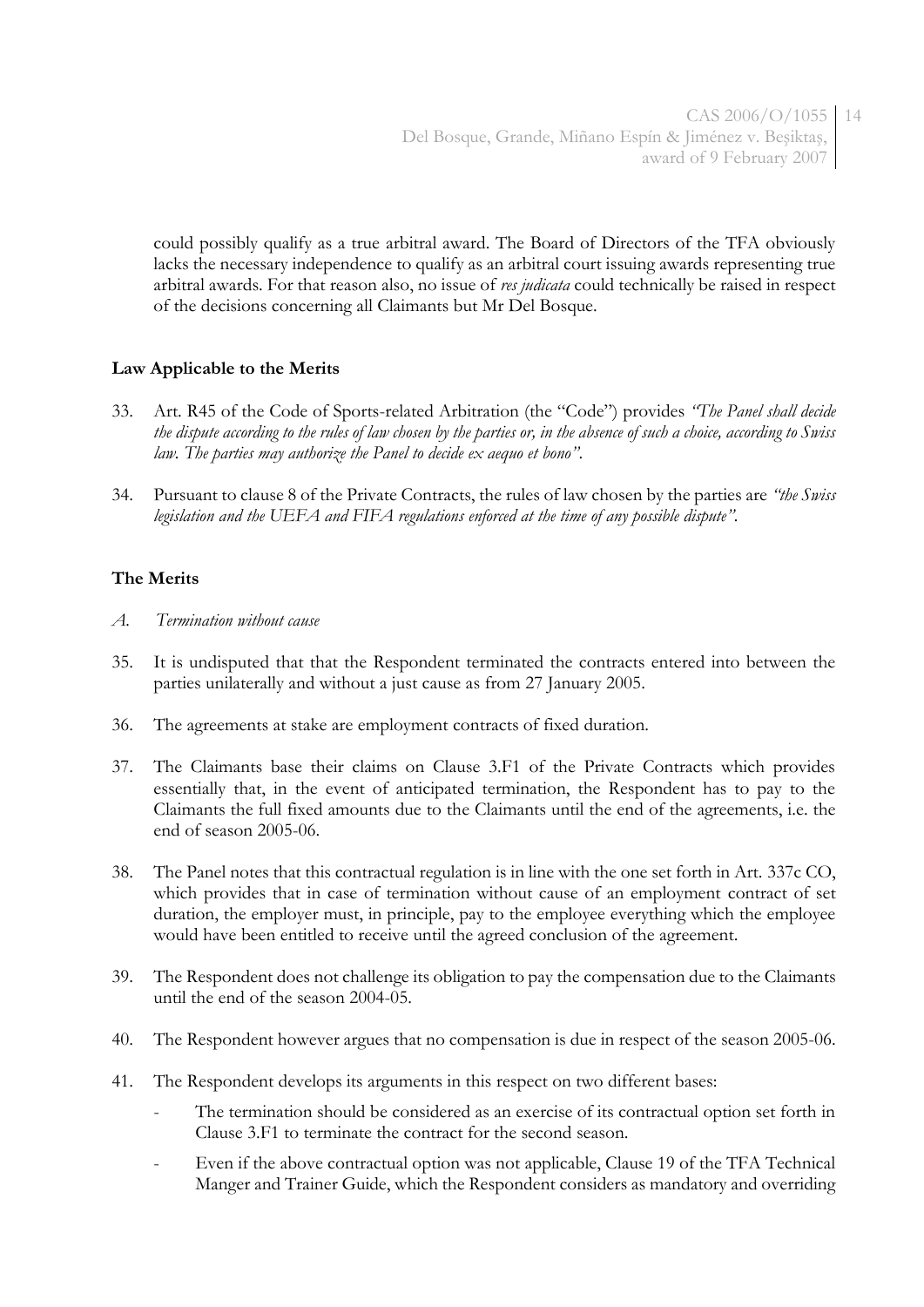any contrary contractual provision, would in any event set a limit on the compensation to be paid in case of termination without just cause. In such a case, the compensation would be limited to the compensation owed until the end of the current season.

- a) Option to terminate the contract for the second season
- 42. The parties accepted to be contractually bound from 6 June 2004 until 30 June 2006. The consequences of an early termination of the employment agreements by the Respondent are exhaustively covered under clause 3.F1 and clause 3.F2 of the Private Contracts.
	- The already mentioned Clause 3.F1 sets out a general rule: if the Respondent decides to put an end to the contract before 30 June 2006, it shall pay to the Claimants a compensation corresponding to the salaries that they would have earned if the employment relationship had not been interrupted before its fixed term.
	- Clause 3.F2 addresses a specific situation where the Respondent decides to put an end to the contracts with effect after the first season. In such case, "If the Club uses its option to terminate the contract for the second season no later than 15th May 2005, the Club shall not pay the coach's salary for the second season".
- 43. On 27 January 2005, the Respondent wrote to each Claimant the following (as translated into English by the Claimants):

*"(…) We would inform you that we have cancelled the Contract signed with you as from 27.01.05. Yours faithfully".*

- 44. The Respondent argues that, by so doing, it exercised in fact the option provided in clause 3.F2. The financial situation and compensation due to the Claimants should therefore be the same as if it had formally executed the option instead of dismissing the Claimant with immediate effect.
- 45. The Panel finds however that the termination with immediate effect issued by the Respondent cannot be considered as an exercise of the option provided in Clause 3.F2 but that Clause 3.F1 is applicable.
- 46. Clauses 3.F1 sets out expressly the general principles applicable in case of termination by the Respondent before the end of duration, i.e. payment of the full fixed compensation under deduction of amounts paid. It must be noted that Clause 3.F1 expressly refers to the amount corresponding to the full contractual duration.
- 47. Clause 3.F2 provides for a rule different from the one set forth in Clause 3.F1 in one specific situation, i.e. one where the Club terminates the agreement with effect for the second season before 15May 2005.
- 48. Clause 3.F2 is an exception to the application of Clause 3.F1. In effect, it corresponds to a reduction of the contractual duration to one season.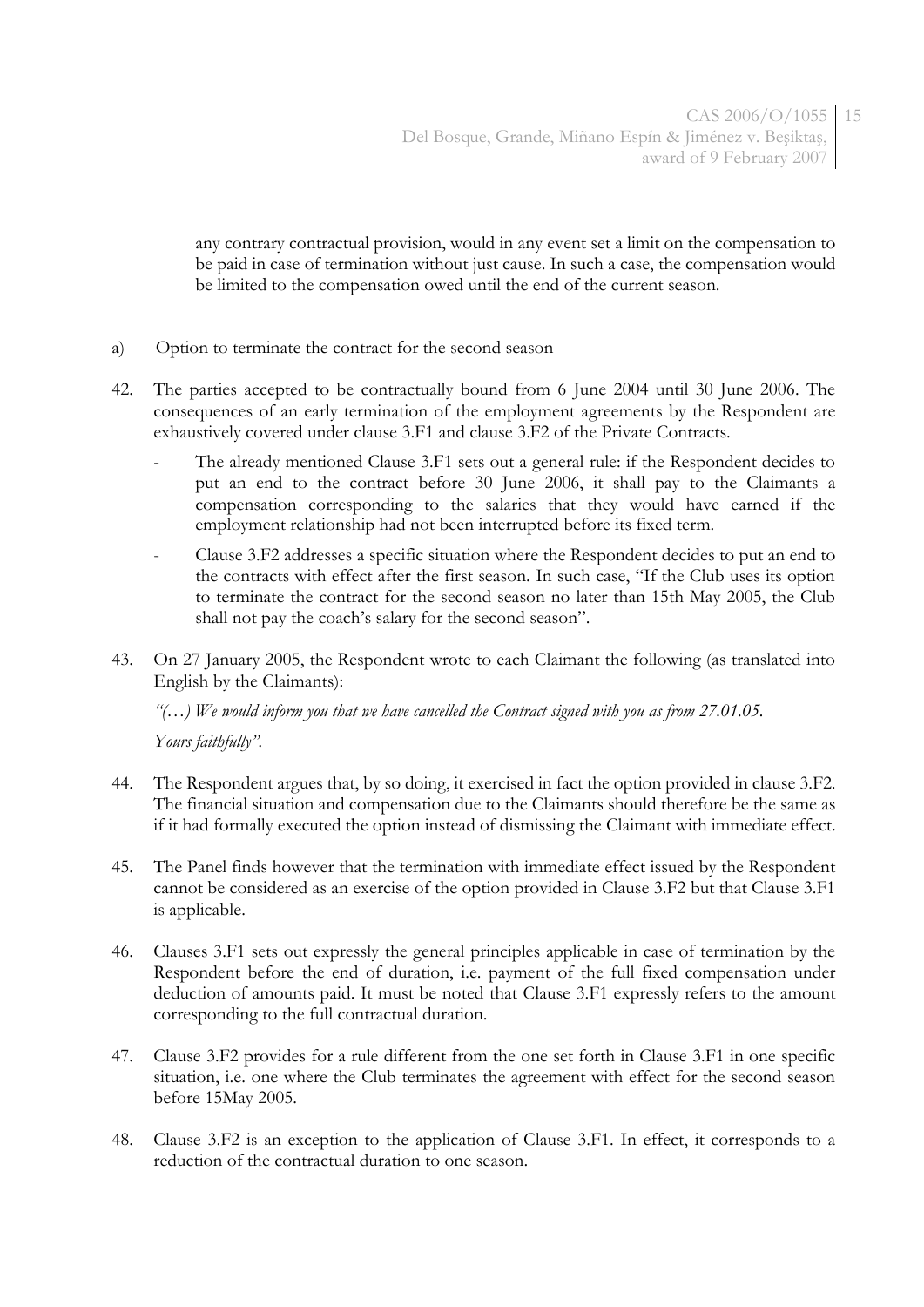- 49. The Panel finds that Clause 3.F2 was obviously meant to apply to a situation of "regular" termination at the end of the season 2004-05 which is a "natural" ending date for contracts in the field of football, except for countries in which the season starts and ends in the same year.
- 50. In terms of effect on the concerned persons, such a termination represents a regular end of cooperation. It represents the application of a contractual modality and has as such no negative meaning.
- 51. A dismissal with immediate effect in the course of the season is of a different nature. Such dismissal implies failure by the concerned persons to perform their functions satisfactorily, if not a breach of their contractual obligations. It has a completely different impact on the concerned persons.
- 52. In this respect, the Panel notes Mr Del Bosque's testimony at the hearing, according to which the Claimants had agreed to clause 3.F2 bearing in mind that, if the Respondent were to decide to put an end to the employment agreements after the first year of contracts, such termination should not occur before the end of the season. The Panel indeed accepts that in terms of publicity, media coverage and direct as well as indirect repercussions, an immediate layoff indisputably has a much more negative impact than the non-continuation of an employment contract finishing in an orderly manner at the end of a season. It is therefore reasonable to assume that the possibility contemplated by Clause 3.F2 to shorten the agreement was only agreed upon on the basis that it would correspond to ending it at a "regular" termination point.
- 53. It is notable that the Respondent itself did not refer to or purport to rely upon the option when it terminated the agreement, nor did it then effectively continue to pay the compensations until the end of the season 2005, including in this case applicable bonuses, if any.
- 54. The Panel accordingly finds that the immediate termination issued by the Respondent on 25 January 2005 cannot be considered as an exercise of the option set forth in Clause 3.F2. As effected, the termination represents a breach of the agreement by the Respondent and, in such a case, the general rule set forth in Clause 3.F1 is applicable.
- 55. Given the above, it does not appear necessary to examine further, or to determine whether the option to shorten the agreement would have been considered as valid under the applicable provisions of Swiss law.
- 56. We note, however, pursuant to art. Art. 335a CO, *"Notice periods shall not differ for the employer and the employee. In case of an agreement to the contrary, the longer period shall be valid for both parties"*. This provision is mandatory (ATF 108 II 115; WYLER R., Droit du Travail, Berne 2002, p. 322; ATF 123 III 246; TERCIER P., Les Contrats Spéciaux, 3ème édition, 2003, N. 3312, p. 482).
- 57. Therefore, the validity of the unilateral option allowing the Respondent to terminate the agreement after one year, while the Claimants were bound for the full contractual term would have been questionable in any event.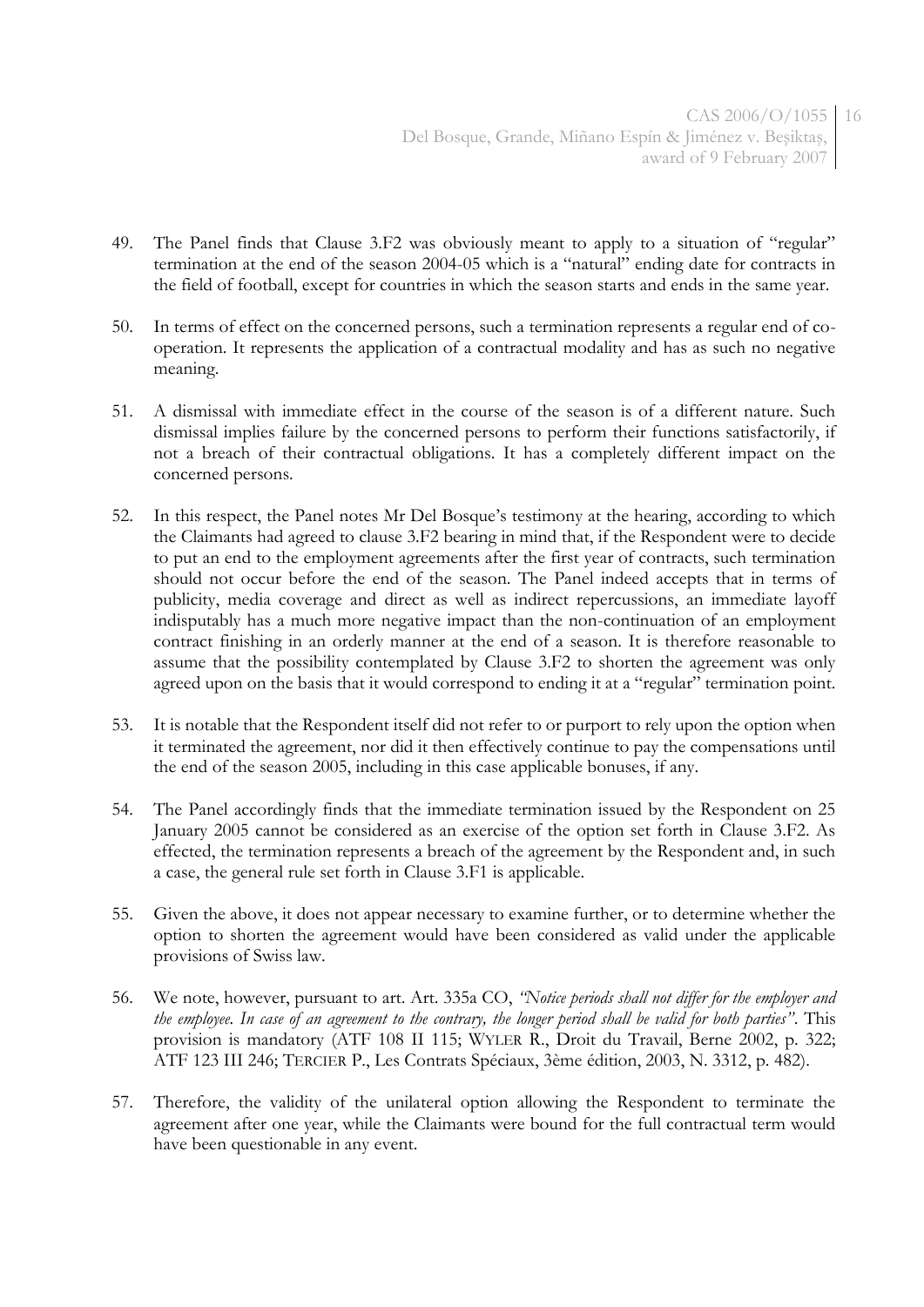- b) Article 19 of the TFA Technical Manager and Trainer Guide
- 58. According to Art. 19 of the TFA Technical Manager and Trainer Guide (as translated into English by the Respondent), *"When clubs terminate the duty of Technical Staff appointed for Professional Teams in an unfair and one sided way, they are obliged to fulfil the financial obligations of Technical staff written in the agreement until the end of the season"*.
- 59. The Respondent understands the quoted provision as limiting the financial obligations of the Club to a maximum compensation corresponding to what would have been due pursuant to the agreement until the end of the season even if the concerned agreement had been entered for a longer term or had included a longer notice. The Respondent further holds that this provision is applicable by incorporation and is mandatory.
- 60. The Panel finds that the arguments of the Respondent have to be rejected for the following reasons:
	- First the Panel cannot accept the interpretation given to Article 19 by the Respondent. In fact, the logical interpretation of this provisions seems rather to consider it as a minimum protection of the Technical staff against lay offs during the course of a season even when they are not protected by their contracts, because it may be difficult to find a new employment during a season and there even appears to be restrictions on doing so. To give Article 19 a meaning protecting the clubs against any claims going beyond the season end, even if the agreements at stake provided for longer terms or notice periods seems to turn the logical meaning of Article 19 on its head.
	- The Panel further observes that the application of the solution of Article 19, as interpreted by Respondent and therefore in contradiction with the content of the Private Contracts, would also be in contradiction with the prevalence rule set forth in Art. 8 of the Single Type Agreements. If it is different from the provisions of the Private Contracts, then the contractual stipulation is precisely that the provisions of the Private Contracts shall prevail, which leaves no room for the application of the solution of Article 19 as interpreted by the Respondent.
	- Finally, the argument that Article 19 would be mandatory is of no relevance. If anything and as interpreted by the Respondent, the regulation set forth in Article 19 is itself in clear contradiction to mandatory rules of the applicable Swiss law, including in particular Art. 337c and 362 CO providing that the rules regarding compensation due in case of termination without just cause by the employer cannot be altered to the detriment of the employee.
- 61. It follows that the Respondent cannot rely upon Art. 19 of the TFA Technical Manager and Trainer Guide in order to escape from its obligation to pay compensation for season 2005-2006.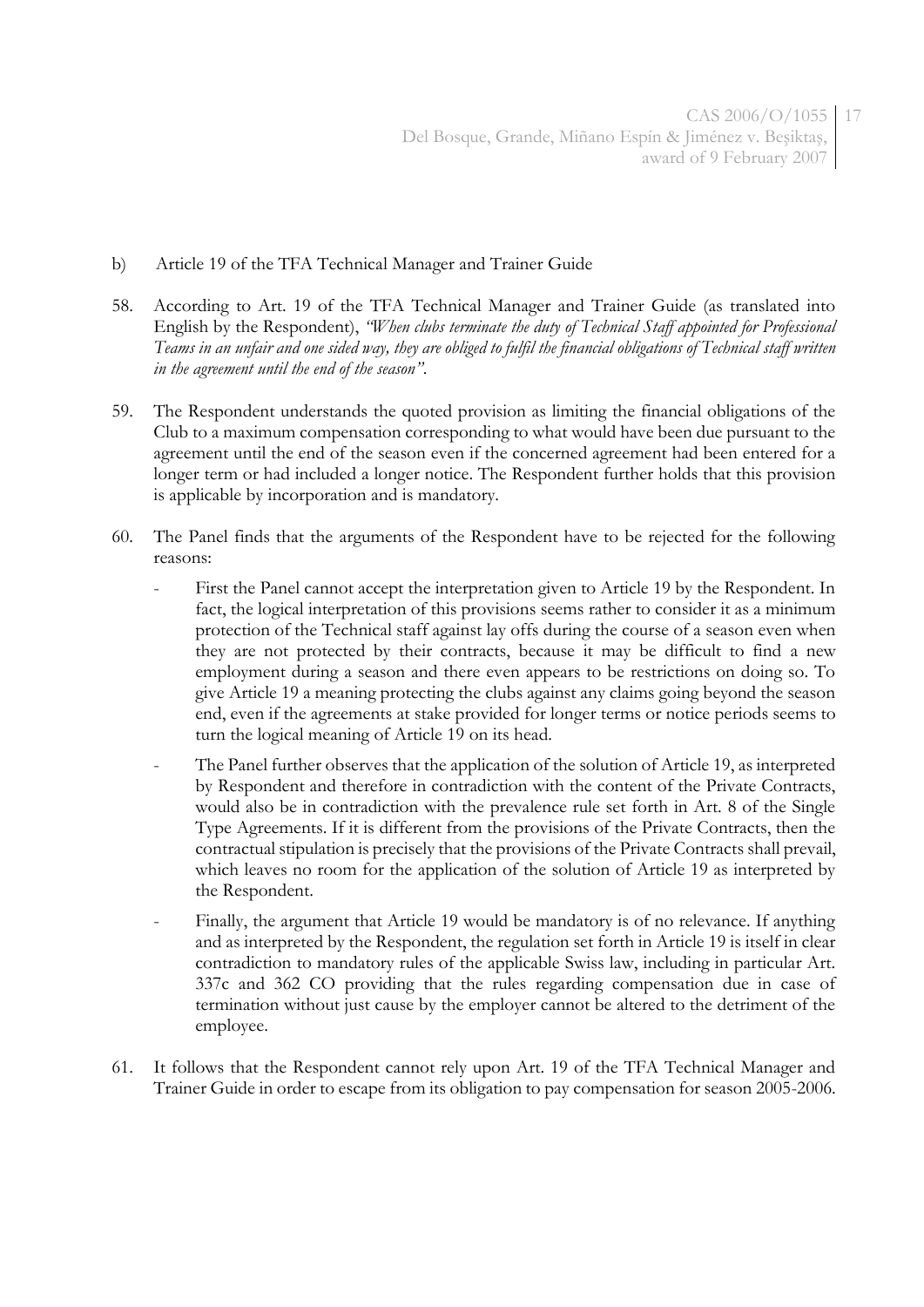- *B. Calculation of compensations to be awarded*
- 62. The compensations due to the Claimants has to be calculated according to the Clause 3.F1 of the Private Contracts.
- 63. It is not disputed that the Respondent has paid the Claimants the compensations due until termination.
- 64. Further Mr Del Bosque received the amount of the guarantee amounting to one million euros.
- 65. As far as Mr Vicente Del Bosque González is concerned, Clause 3.F1 of the Private Contract reads as follows:

*"If the Club decides to terminate this contract before the termination of its duration, the Club shall pay the Coach all the salaries and bonuses pending at the date of termination. Under no circumstance, the amount resulting from the anticipated termination of this contract shall be under the figure that results from subtracting from 4,000,000 Euro net, the amounts paid by the Club until the date of this hypothetical termination. The amount to be paid resulting from the anticipated termination shall be paid taken into consideration the tax residence of the Coach at the moment of termination".*

- 66. Clause 3.F1 of the agreements concerning the other Claimants is identical, except for the overall net amount from which are deducted the monies paid by the Club until the date of the termination, which is EUR 520,000 for Mr Antonio Grande Cereijo, EUR 260,000 net for Mr Francisco Jiménez Martin and EUR 520,000 for Mr Francisco Javier Miñano Espín.
- 67. Under such clause 3.F1, the amount due to the Claimants must be a "net amount", on the one hand and, on the other hand, *"The amount to be paid resulting from the anticipated termination shall be paid taking into consideration the tax residence of the Coach at the moment of termination"*.
- 68. The Private Contracts include complex regulations regarding tax, depending on assumed tax residencies at the moment of payment.
- 69. The overall intent is however clear: the contractual amounts were to represent "net" amounts, i.e. amounts after application of the personal income tax rate.
- 70. The reference to the *"tax residence of the Coach at the moment of termination"* has no other meaning.
- 71. This general unspecific reference is logical in the context of a clause, which by definition is not meant to apply at a moment which can be determined in advance, in contrast to the detailed regulation in respect of the regular payments under the agreement which is based on an assumed planned evolution of tax residence of the Claimants.
- 72. The reference to the moment of termination assumes that the compensation would have been paid immediately. This could have raised a problem of interpretation in case of delay in payment, if the tax residence of the Claimants had changed since the date of termination.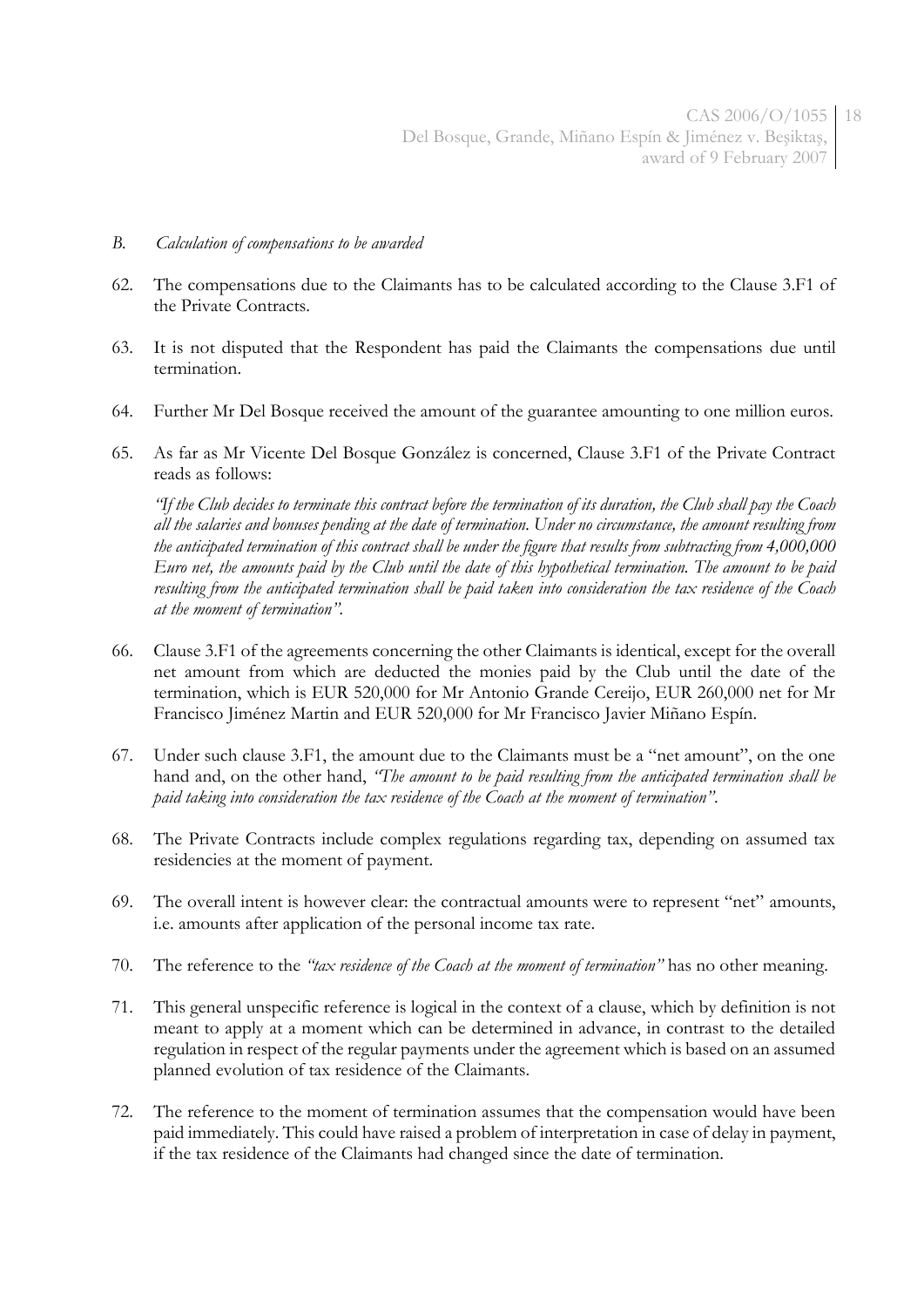- 73. As it stands, all Claimants were all resident in Spain at the time of termination and are still all resident in the same country.
- 74. The tax rate applicable in Spain is 45 %. This is the rate which is referred to in the agreements. In addition, the expert-witness heard at the hearing confirmed that this had been and still was the tax-rate applicable in Spain.
- 75. Consequently, the rate to be taken into consideration for the gross-up to be effected on the net amounts due to the Claimants shall be 45 %.
- 76. Further, at the hearing, the Respondent confirmed that no taxes would have to be withheld or paid to the Turkish tax authorities in connection with compensations which would be awarded to the Claimants.
- 77. Based on the foregoing, the Panel finds that the amount due to the Claimants shall be the net sums due in application of Clause 3.F1 increased by a 45 % gross-up.
- a) Compensation for Mr Vicente Del Bosque González
- 78. *"Under no circumstance, the amount resulting from the anticipated termination of this contract shall be under the figure that results from subtracting from 4,000,000 Euro net, the amounts paid by the Club until the date of this hypothetical termination".* At the date of the termination of the contracts, the net salaries already received by Mr Vicente Del Bosque González amounted to EUR 750,000. The net amount due is therefore EUR 3,250,000.
- 79. After application of the 45 % gross-up, the compensation due to Mr Vicente Del Bosque González amounts to EUR 5,909,090.90 (= 3,250,000 x 100/55).
- 80. The amount of EUR 1,000,000 already received by Mr Del Bosque based on the bank guarantee shall of course be deducted. Mr Vicente Del Bosque González is therefore entitled to receive a balance of EUR 4,909,090.90.
- b) Compensation for Mr Antonio Grande Cereijo
- 81. *"Under no circumstance, the amount resulting from the anticipated termination of this contract shall be under the figure that results from subtracting from 520,000 Euro net, the amounts paid by the Club until that date".* At the date of the termination of the contracts, the net salaries already received by Mr Antonio Grande Cereijo amount to EUR 124,584. The net amount due is therefore EUR 395,416.
- 82. After application of the 45 % gross-up, the compensation to be awarded to Mr Antonio Grande Cereijo amounts to EUR 718,938.18 (= 395,416 x 100/55).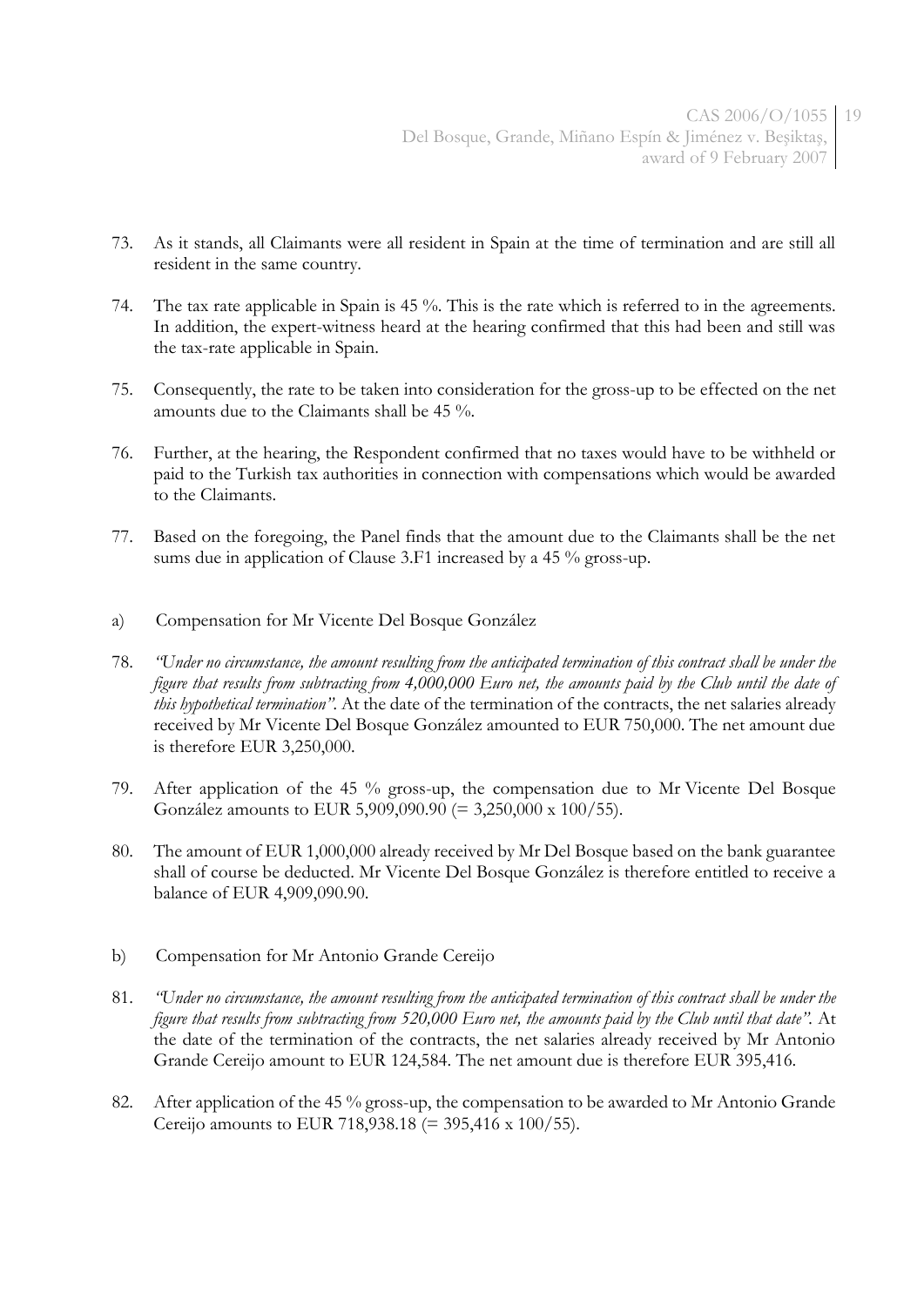- c) Compensation for Mr Francisco Javier Miñano Espín
- 83. *"Under no circumstance, the amount resulting from the anticipated termination of this contract shall be under the figure that results from subtracting from 520,000 Euro net, the amounts paid by the Club until that date".* At the date of the termination of the contracts, the net salaries received by Mr Francisco Javier Miñano Espín amounted to EUR 124,584. The net amount due is therefore EUR 395,416.
- 84. After application of the 45 % gross-up, the compensation to be awarded to Mr Francisco Javier Miñano Espín amounts to EUR 718,938.18 (= 395,416 x 100/55).
- d) Compensation for Mr Francisco Jiménez Martin
- 85. *"Under no circumstance, the amount resulting from the anticipated termination of this contract shall be under the figure that results from subtracting from 260,000 Euro net, the amounts paid by the Club until that date".* At the date of the termination of the contracts, the net salaries already received by Mr Francisco Jiménez Martin amounted to EUR 62,295. The net amount due is therefore EUR 197,705.
- 86. After application of the 45 % gross-up, the compensation to be awarded to Mr Francisco Jiménez Martin amounts to EUR 359,463.63 (= 197,705 x 100/55).

#### *C. No adjustment*

- 87. None of the Claimants were involved in any remunerated professional activities until the end of the formal duration of their contracts with the Respondent, namely until 30 June 2006. At the hearing, the Claimants confirmed that they had actively looked for new contracts but only had informal negotiations, which did not lead to any concrete agreements. At the time of the hearing most of the Claimants including Mr Del Bosque were still looking for fresh employment.
- 88. The Respondent argues that the Claimants, and in particular Mr Del Bosque, could or should have taken another work and the sums consequently earned should be deducted from the compensation due to them.
- 89. Art. 337c para. 2 CO sets forth the principle that any amount which the employee saved, earned or intentionally failed to earn further to termination can be deducted in mitigation of the amount of the compensation. This reflects the general principle of damage mitigation.
- 90. However, art. 337c para. 2 CO is not a mandatory rule (see art. 361 and 362 CO). Therefore the parties can agree that no deduction has to be effected (see ATF of 5 January 1995, JAR 1996, p. 195 and 197).
- 91. Clause 3.F1 of the Private Contracts provides expressly that the compensation due shall *"under no circumstance"* be less than the amount as determined based on the rules set forth therein.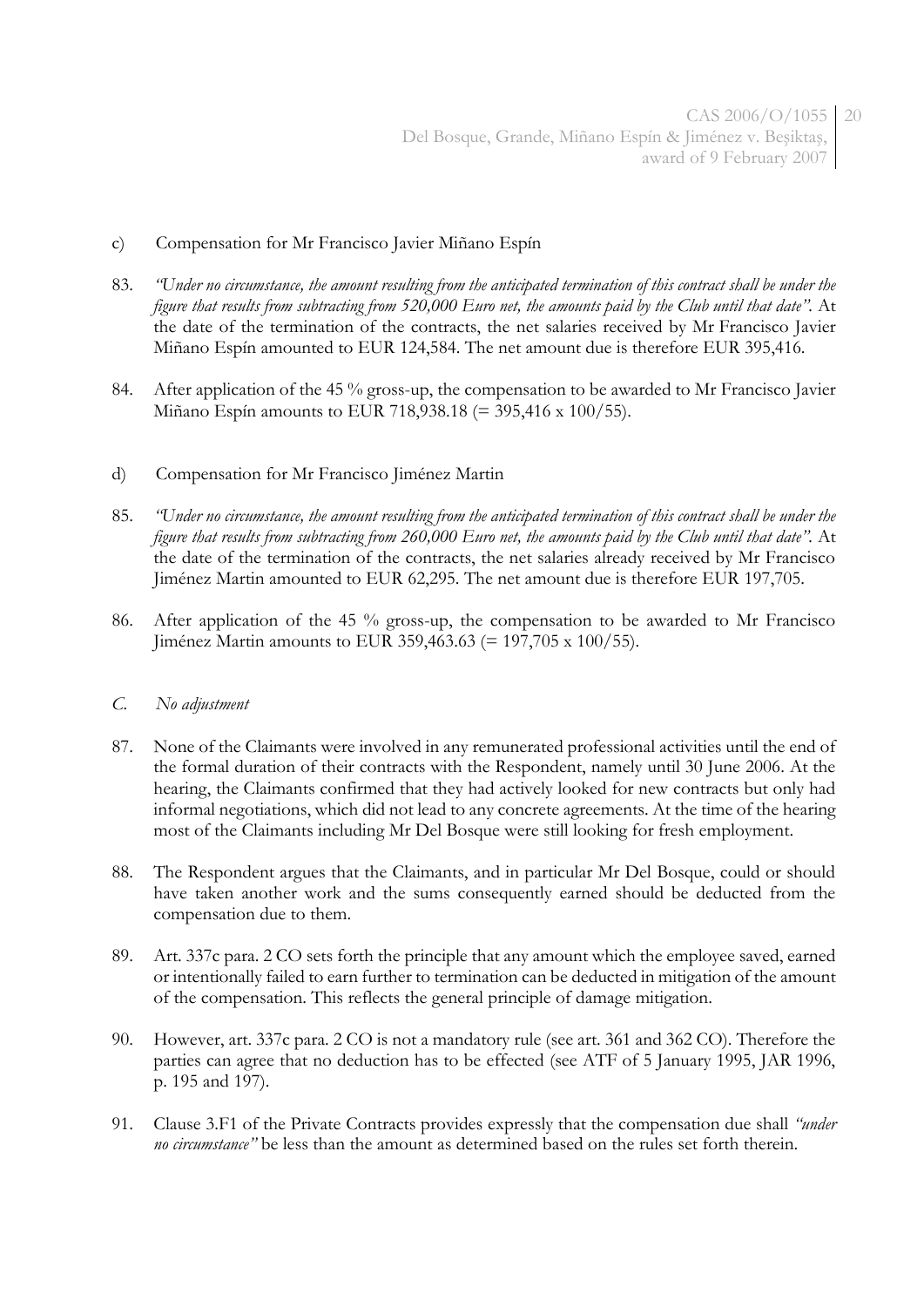- 92. The Panel therefore holds that the parties' agreement in connection with the determination of the compensations due based on Clause 3.F1 was that no deduction would be applicable.
- 93. The Panel notes that, even if such a deduction would not be excluded in principle, the Respondent in any event failed to establish the concrete elements which would have justified the application of a deduction and for which it bore the burden of proof.
- 94. The only material adduced by the Respondent is a newspaper article produced at the hearing and mentioning possible negotiations between a club and Mr Del Bosque. Mr Del Bosque denied that there had been any effective discussion with the mentioned club.
- 95. The Respondent did not adduce any other material in regard to Mr Del Bosque and none at all in connection with any of the other Claimants. This clearly would not satisfy the Respondent's burden of establishing factors justifying reduction of the compensations due to the Claimants.
- 96. It follows that there is no reason to adjust the compensation determined above.

### **Conclusion**

- 97. Based on the foregoing, the Panel concludes that the compensation to be awarded to:
	- Mr Vicente Del Bosque González shall be an amount of EUR 4,909,090.90;
	- Mr Antonio Grande Cereijo shall be an amount of EUR 718,938.18;
	- Mr Francisco Javier Miñano Espín shall be an amount of EUR 718,938.18;
	- Mr Francisco Jiménez Martin shall be an amount of EUR 359,463.63.
- 98. The Claimants have applied for the payment of interests. In the absence of a specific contractual rate, the legal interest rate set forth in Art. 104 CO (i.e. 5 %) is applicable.
- 99. In accordance with art. 339 para. 1 CO, all claims arising from an employment relationship become due upon its termination. Therefore, the interest of 5% applies from the date of the dismissal of the Claimants (ATF 103 II 274; ATF 4C.321/2005 of 27 February 2006), that is from 27 January 2005.

## **Confidentiality**

100. Art. R43 of the Code provides as follows:

*"Proceedings under these Procedural Rules are confidential. The parties, the arbitrators and the CAS undertake not to disclose to any third party any facts or other information relating to the dispute or the proceedings. Awards shall not be made public unless the award itself so provides or all parties agree".*